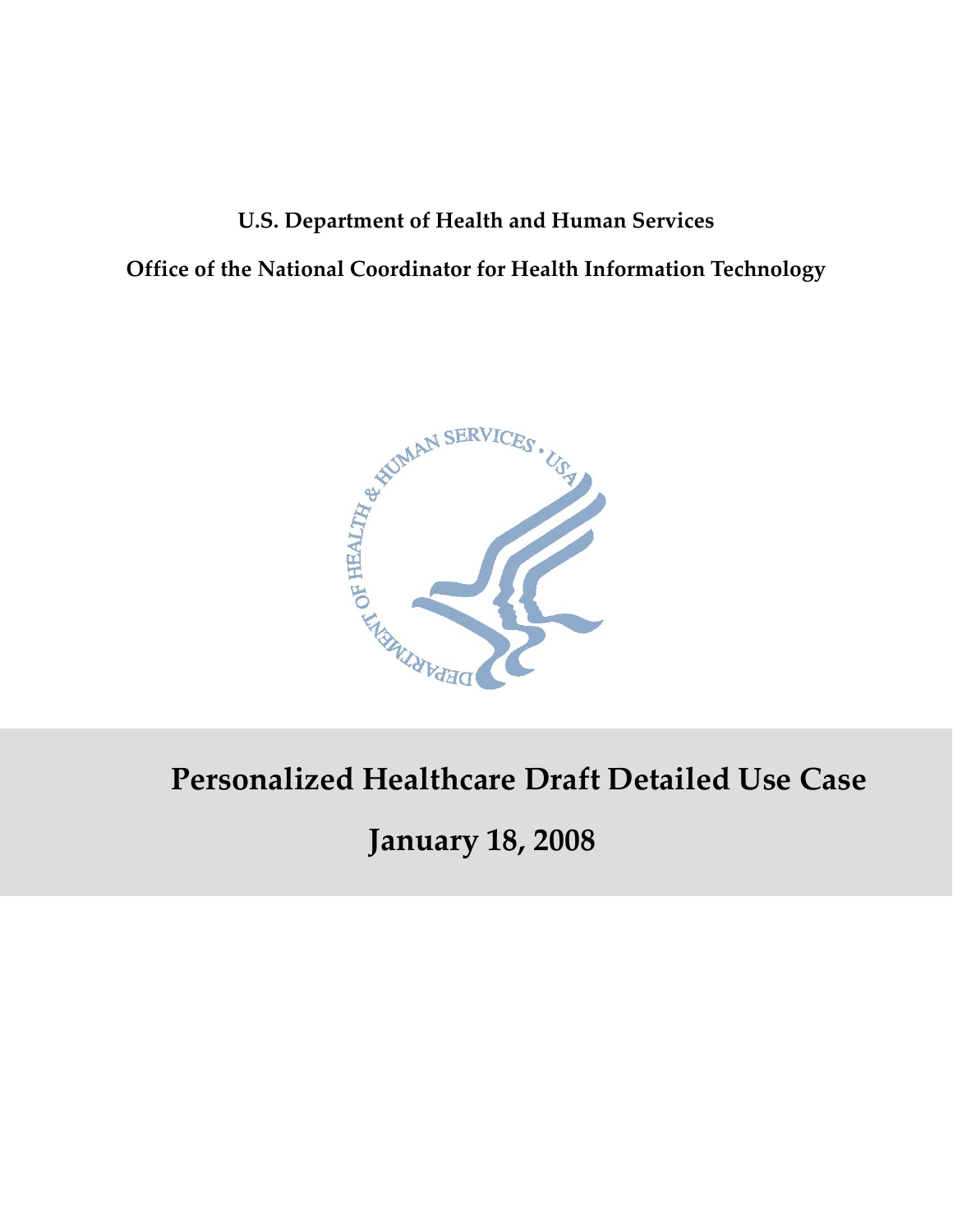

## **Table of Contents**

| 1.0  |  |
|------|--|
| 2.0  |  |
| 3.0  |  |
| 4.0  |  |
| 5.0  |  |
| 6.0  |  |
| 7.0  |  |
| 8.0  |  |
| 9.0  |  |
| 10.0 |  |
|      |  |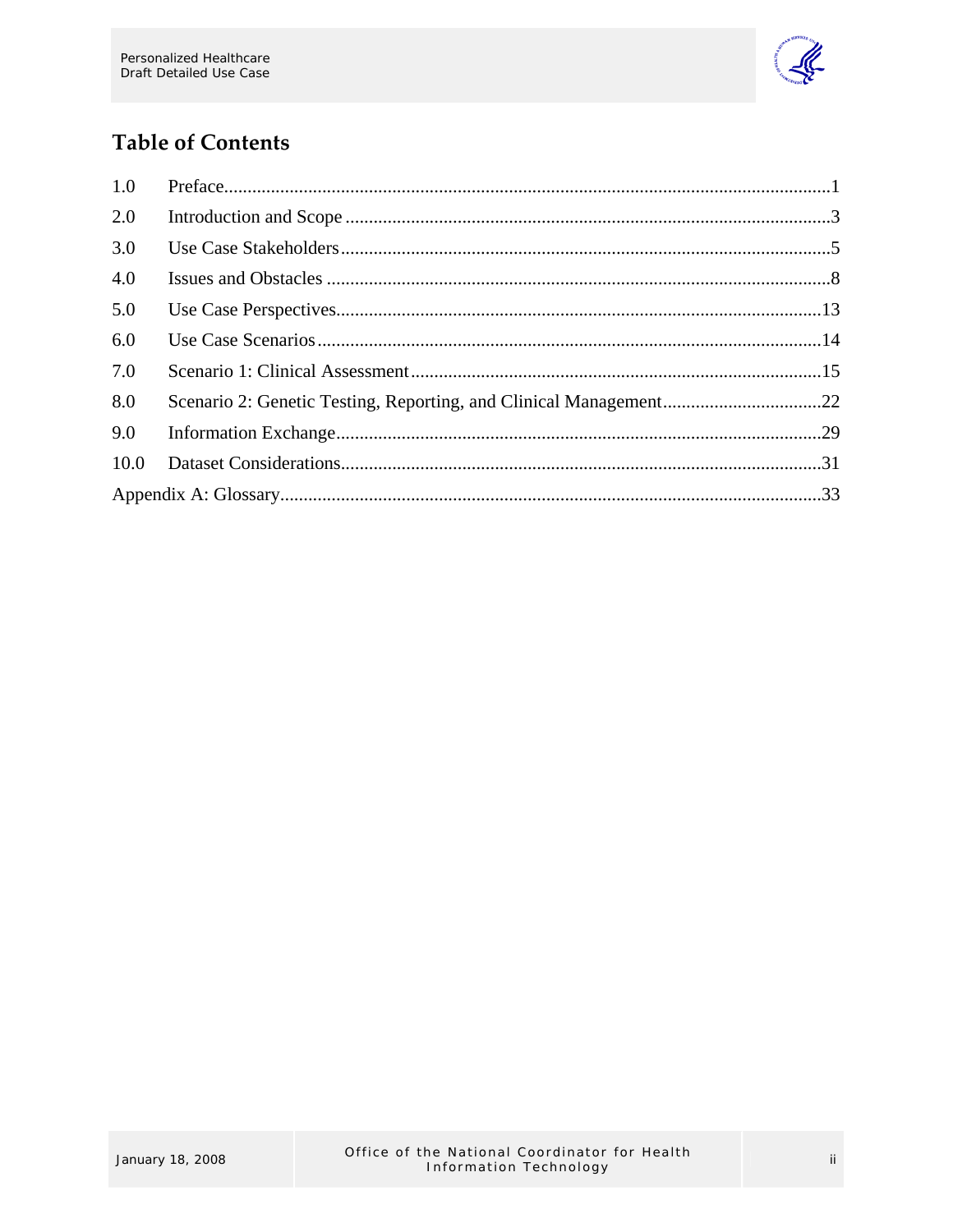

## **List of Figures**

| Figure 8-4. Genetic Testing, Reporting, and Clinical Management, Testing Laboratory Perspective 25 |
|----------------------------------------------------------------------------------------------------|
|                                                                                                    |
|                                                                                                    |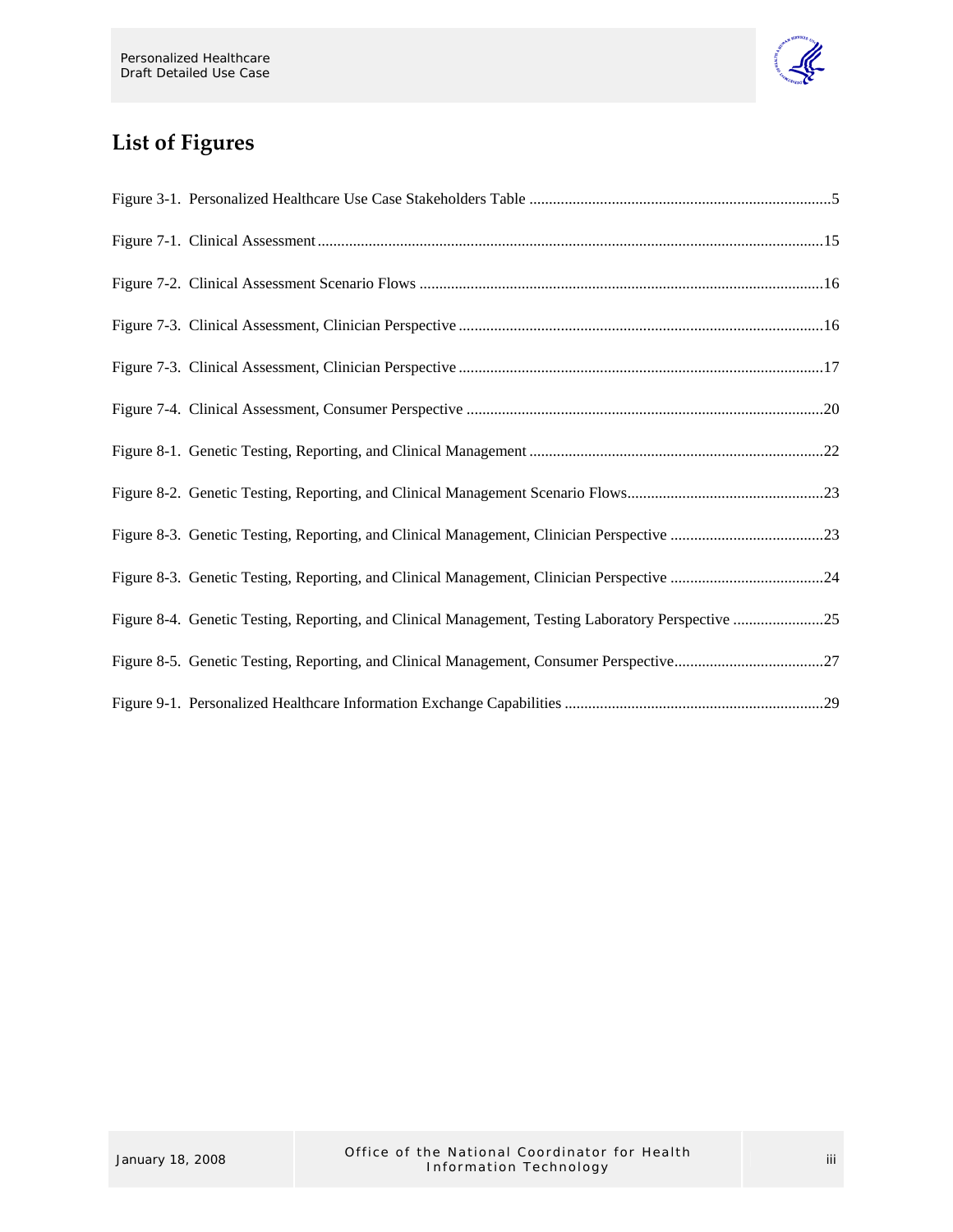

## <span id="page-3-0"></span>**1.0 Preface**

Use cases developed for the American Health Information Community (AHIC) are based on the priorities expressed by the AHIC, which include needs expressed by the AHIC Workgroups. These high-level use cases focus on the needs of many individuals, organizations, and systems rather than the development of a specific software system. The use cases describe involved stakeholders, information flows, issues, and system needs that apply to the multiple participants in these arenas.

The use cases strive to provide enough detail and context for standards harmonization, certification considerations, architecture specifications and detailed policy discussions to advance the national health information technology (HIT) agenda. These high-level use cases focus, to a significant degree, on the exchange of information between organizations and systems rather than the internal activities of a particular organization or system.

During the January 2007 AHIC meeting, nine priority areas (representing over 200 identified AHIC and AHIC workgroup detailed issues and needs) were discussed and considered. Three of these areas (Consumer Access to Clinical Information, Medication Management, and Quality) were selected for use case development and the final 2007 Detailed Use Cases were published in June, 2007.

The remaining six priority areas from the January 2007 AHIC meeting (Remote Monitoring, Patient-Provider Secure Messaging, Personalized Healthcare, Consultations & Transfers of Care, Public Health Case Reporting, and Immunizations & Response Management) are now being developed into the 2008 Use Cases which will be processed in the national HIT agenda activities in 2008.

The 2008 Use Cases are being developed by the Office of the National Coordinator for Health Information Technology (ONC) with opportunities for review and feedback by interested stakeholders within both the private and public sectors. To facilitate this process, the use cases are being developed in two stages:

- The **Prototype Use Cases** describe the candidate workflows for the use case at a high level, and facilitate initial discussion with stakeholders; and
- The **Detailed Use Cases** document all of the events and actions within the use case at a detailed level.

This document is the Draft Detailed Use Case. Feedback received on the Prototype Use Case has been considered and incorporated where applicable into this document.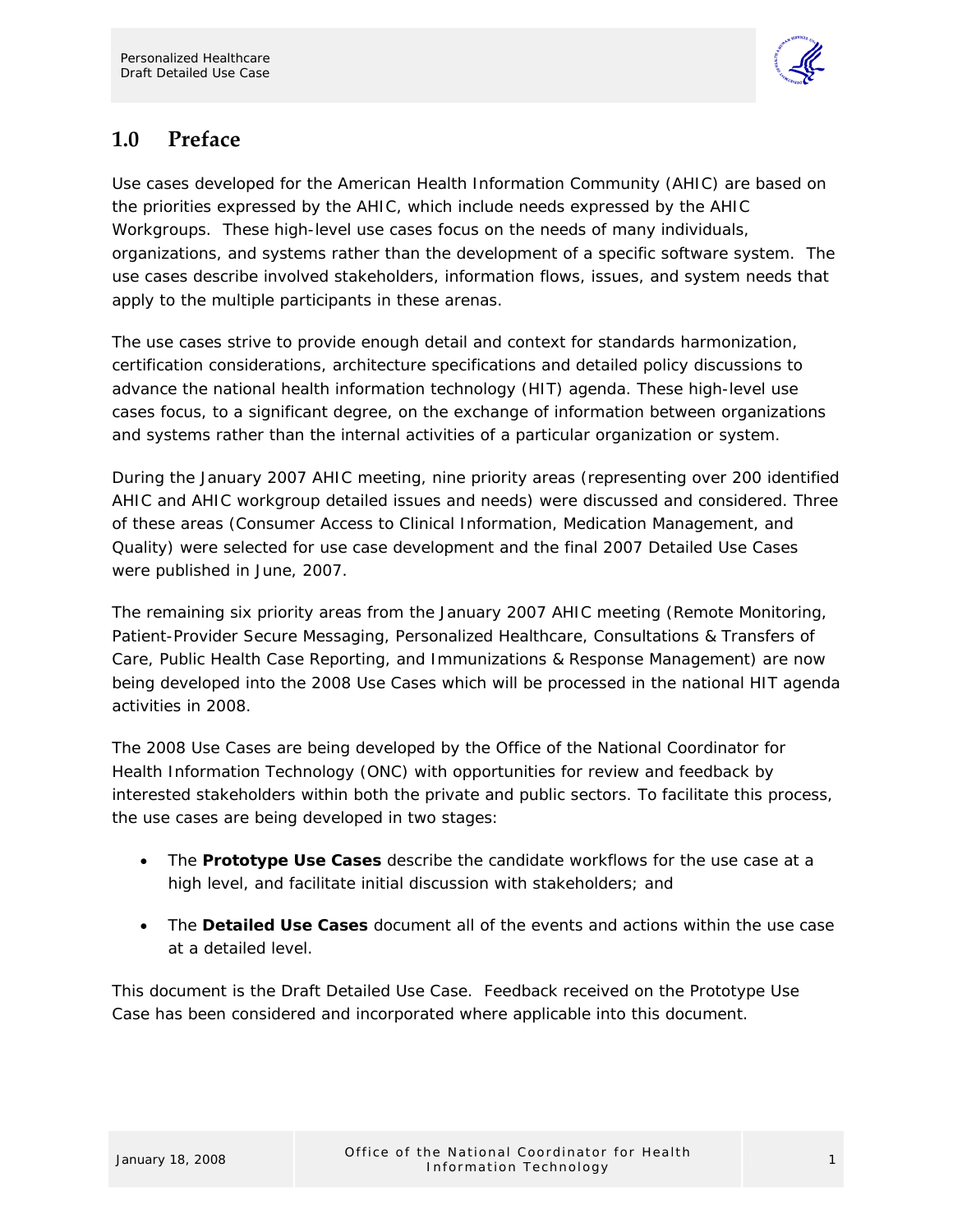

This Draft Detailed Use Case is divided into the following sections:

- Section 2.0, Introduction and Scope, describes the priority needs identified by one or more AHIC workgroups and includes draft decisions made regarding the scope of the use case.
- Section 3.0, Use Case Stakeholders, describes individuals and organizations that participate in activities related to the use case and its components.
- Section 4.0, Issues and Obstacles, describes issues or obstacles which may need to be resolved in order to achieve the capabilities described in the use case.
- Section 5.0, Use Case Perspectives, describes how the use case combines similar roles (or actors) to describe their common needs and activities. The roles are intended to describe functional roles rather than organizations or physical entities.
- Section 6.0, Use Case Scenarios, describes how various perspectives interact and exchange information within the context of a workflow. Use case scenarios provide a context for understanding information needs and are not meant to be prescriptive.
- Sections 7.0 and 8.0 provide a greater level of detail for each scenario and include information flows. Specific events and actions for each perspective and scenario are presented and discussed. These are also not intended to be prescriptive.
- Section 9.0, Information Exchange, describes the role of information exchange in the use case at a high level.
- Section 10.0, Dataset Considerations, identifies specific information opportunities relevant to this use case that may support future standardization and harmonization activities.
- Appendix A, the Glossary, provides draft descriptions of key concepts and terms contained in the draft detailed use case.

Following receipt of feedback from interested stakeholders, ONC will develop a final detailed use case.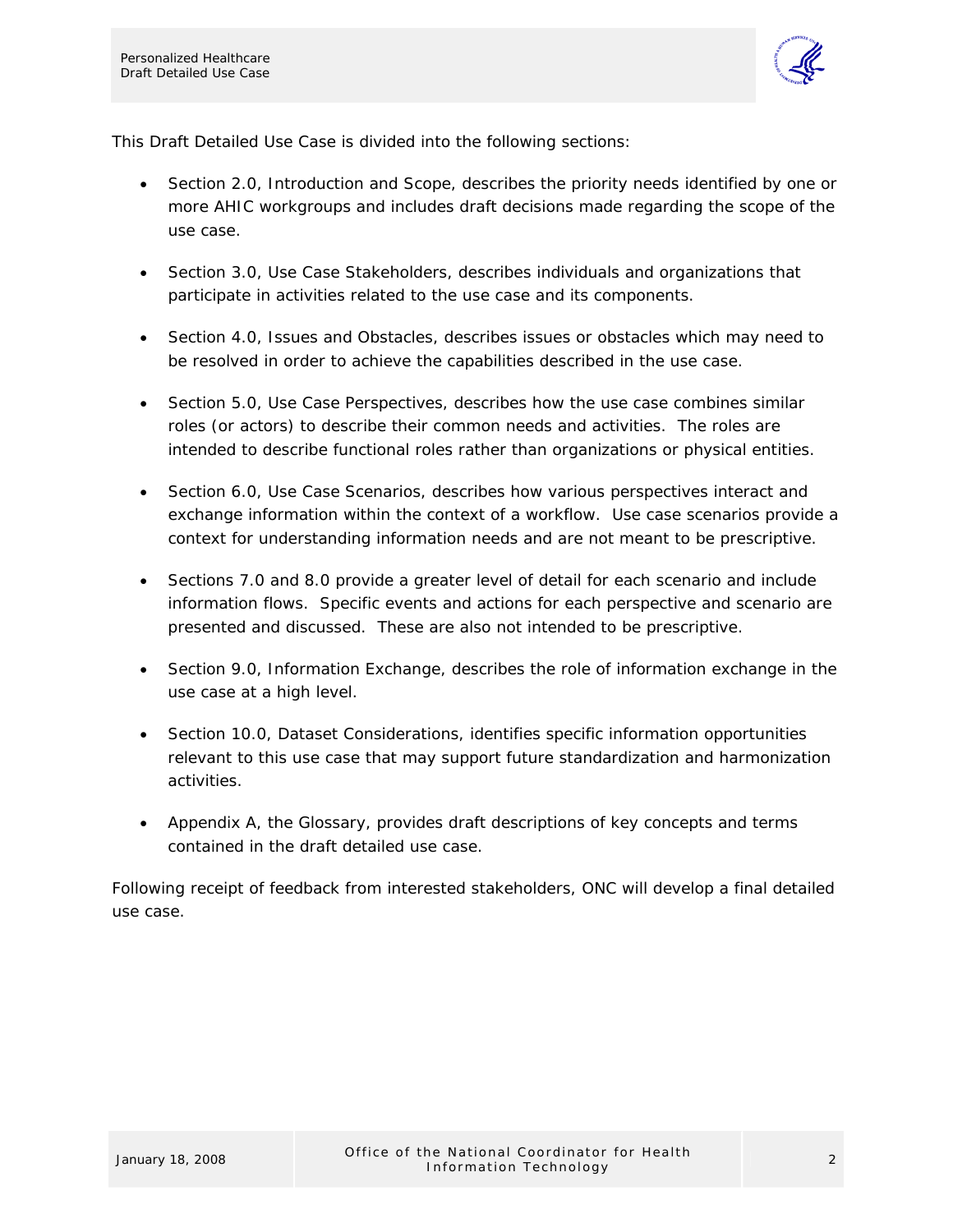

## <span id="page-5-0"></span>**2.0 Introduction and Scope**

In January 2007, the AHIC approved a recommendation to develop a use case addressing personalized healthcare. Personalized healthcare describes processes where healthcare providers can customize treatment and management plans for patients based on their unique genetic makeup. AHIC established seven workgroups, one of which is the Personalized Healthcare (PHC) Workgroup. The PHC Workgroup was given the broad charge of making recommendations to the AHIC on personalized healthcare and has been one of the key drivers for the development of this use case. While the PHC Workgroup works to meet its broad charge, the personalized healthcare use case will focus on the exchange of genetic/genomic test information, personal and family health history, and the use of analytical tools in the electronic health record (EHR) to support clinical decision-making.

In specific terms:

- Consumers and clinicians will benefit from the inclusion of family and personal health history, combined with genetic/genomic testing results in EHRs. This will provide useful predictive information that can lead to earlier disease detection.
- Clinicians will benefit from capabilities that link large, medically related genetic datasets to individual-level genetic/genomic data.
- Clinicians will be better able to manage individual patients if access to education and information providing guidance on genetic/genomic test selection, risk analysis tools, and family health history information are made available to them.
- Genetic/genomic information can be helpful in health maintenance, prevention, and disease management, which may lead to a reduction in overall health care costs by encouraging early detection.

One of the goals of the AHIC is to establish a pathway, based on common data standards, to facilitate the incorporation of clinically useful, genetic, personal and family health history information, and analytical tools into EHRs to support clinical decision-making. Family health history takes time to gather from a disparate number of sources, increasing the need for interoperability. Ideally, family health history would be gathered concurrently as new events occur at the point of care rather than retrospectively by interview at different encounters. Similarly, accurately recording the data from genetic/genomic tests, as well as having a complete record of all genetic/genomic tests performed for a consumer, regardless of the ordering clinician, is important. Genetic/genomic information, unlike much other laboratory test information, has lifelong significance.

This use case assumes the developing presence and implementation of EHRs, interfaces between personal health records (PHRs) and EHRs, and health information exchange including those engaged in activities related to standards, interoperability, architecture,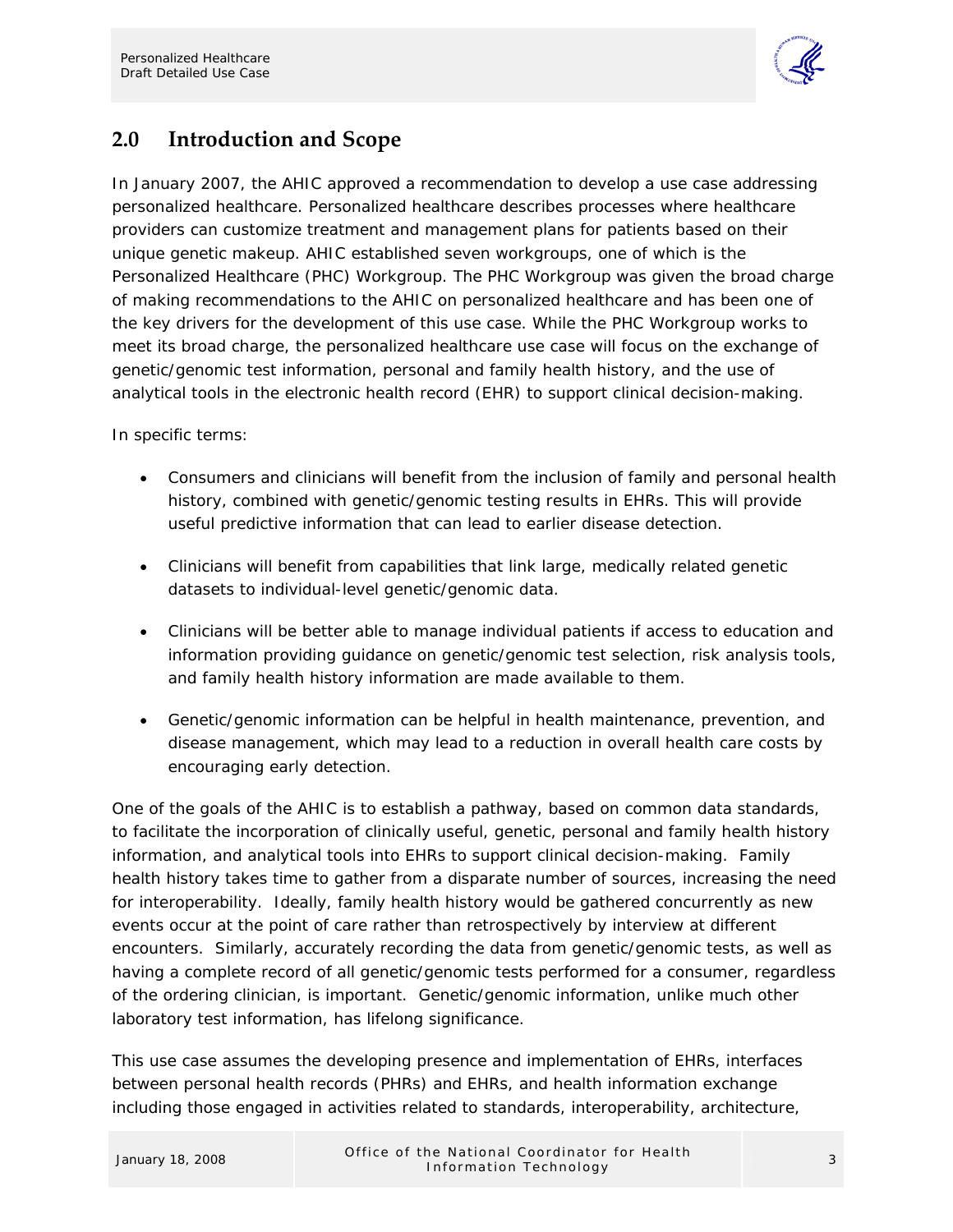

policy development, and certification. While recognizing the issues and obstacles associated with these assumptions and to support these needs, the Personalized Healthcare Draft Detailed Use Case focuses on the exchange of family and personal health history and genetic/genomic testing information between stakeholders in two scenarios:

- **Clinical Assessment.** A family health history is gathered from or by the consumer in an interoperable form to be used by consumers and clinicians. This information is accessed by clinicians and used in conjunction with personal medical history, current health status, and personal preferences to develop a diagnostic plan.
- **Genetic Testing, Reporting, and Clinical Management.** A medical testing laboratory which performs genetic or genomic testing receives and captures genetic/genomic test orders and any accompanying information necessary for the testing. The testing laboratory performs the tests, develops the patient report, and transmits this information back to authorized providers. Clinicians utilize this new diagnostic information for management of their patients. Both clinicians and consumers have access to this information via the EHR or PHR.

The PHC Workgroup recognizes the uniqueness and complexity of newborn genetic screening - which shares characteristics with other genetic tests but has unique data flow and interoperability issues. While this topic is not considered to be in-scope for this use case, it is recognized to be of high importance. The Newborn Screening subgroup of the PHC Workgroup is currently working to advance this topic for future recommendations.

Combining genetic/genomic testing information with family and personal health history information in the EHR can facilitate improvements in medical decisions and increase patient participation in healthcare management.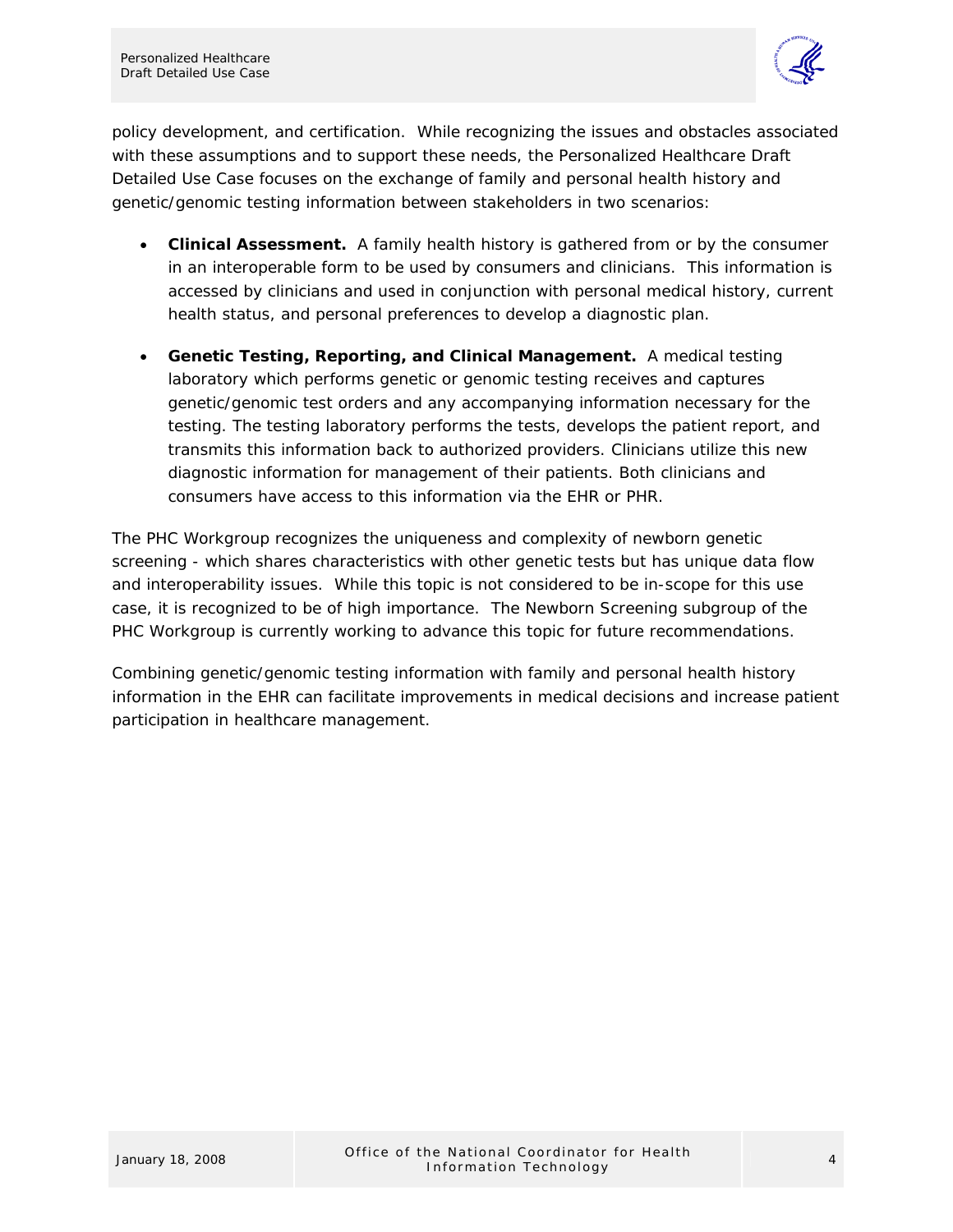

## <span id="page-7-0"></span>**3.0 Use Case Stakeholders**

| <b>Stakeholder</b>                                         | <b>Contextual Description</b>                                                                                                                                                                                                                                                                                                                      |
|------------------------------------------------------------|----------------------------------------------------------------------------------------------------------------------------------------------------------------------------------------------------------------------------------------------------------------------------------------------------------------------------------------------------|
| <b>Clinicians</b>                                          | Healthcare providers with patient care responsibilities, including physicians,<br>advanced practice nurses, pharmacists, physician assistants, nurses,<br>medical geneticists, genetic counselors, and other credentialed personnel<br>involved in treating patients.                                                                              |
| <b>Clinical Genetic Databases</b>                          | Organizations that maintain resources, such as online servers and<br>databases which provide detailed contextual knowledge specific to genetic<br>diseases and the impact of genetic status on medical treatments. These<br>databases may also provide references to the relevant medical literature.                                              |
| <b>Consumers</b>                                           | Members of the public that include patients as well as caregivers, patient<br>advocates, surrogates, family members, and other parties who may be<br>acting for, or in support of, a patient receiving or potentially receiving<br>healthcare services.                                                                                            |
| Electronic Health Record (EHR)<br><b>Service Providers</b> | Organizations which assist in providing EHR capabilities to consumers.<br>These capabilities may include providing services using information which is<br>gathered/stored from a separate organization. Organizations that provide<br>these capabilities may include: vendors, healthcare providers, health data<br>banks, healthcare payors, etc. |
| <b>Genetic Specialists</b>                                 | Medical geneticists, genetic counselors, and clinicians who participate in<br>evaluation, diagnostic planning, and genetic/genomic test ordering and<br>result interpretation activities.                                                                                                                                                          |
| Genetic/Genomic Knowledge<br><b>Repositories</b>           | Organizations that maintain resources which provide raw genetic/genomic<br>information. The information may include human genetic sequence data,<br>structured nomenclature regarding specific genetic disease, or other similar<br>data types.                                                                                                    |
| <b>Health Information</b><br>Management (HIM) Personnel    | Personnel who manage healthcare data and information resources,<br>encompassing services in planning, collecting, aggregating, analyzing, and<br>disseminating individual patient and aggregate clinical data.                                                                                                                                     |
| <b>Health Researchers</b>                                  | Organizations or individuals who use health information to conduct<br>research.                                                                                                                                                                                                                                                                    |

#### **Figure 3‐1. Personalized Healthcare Use Case Stakeholders Table**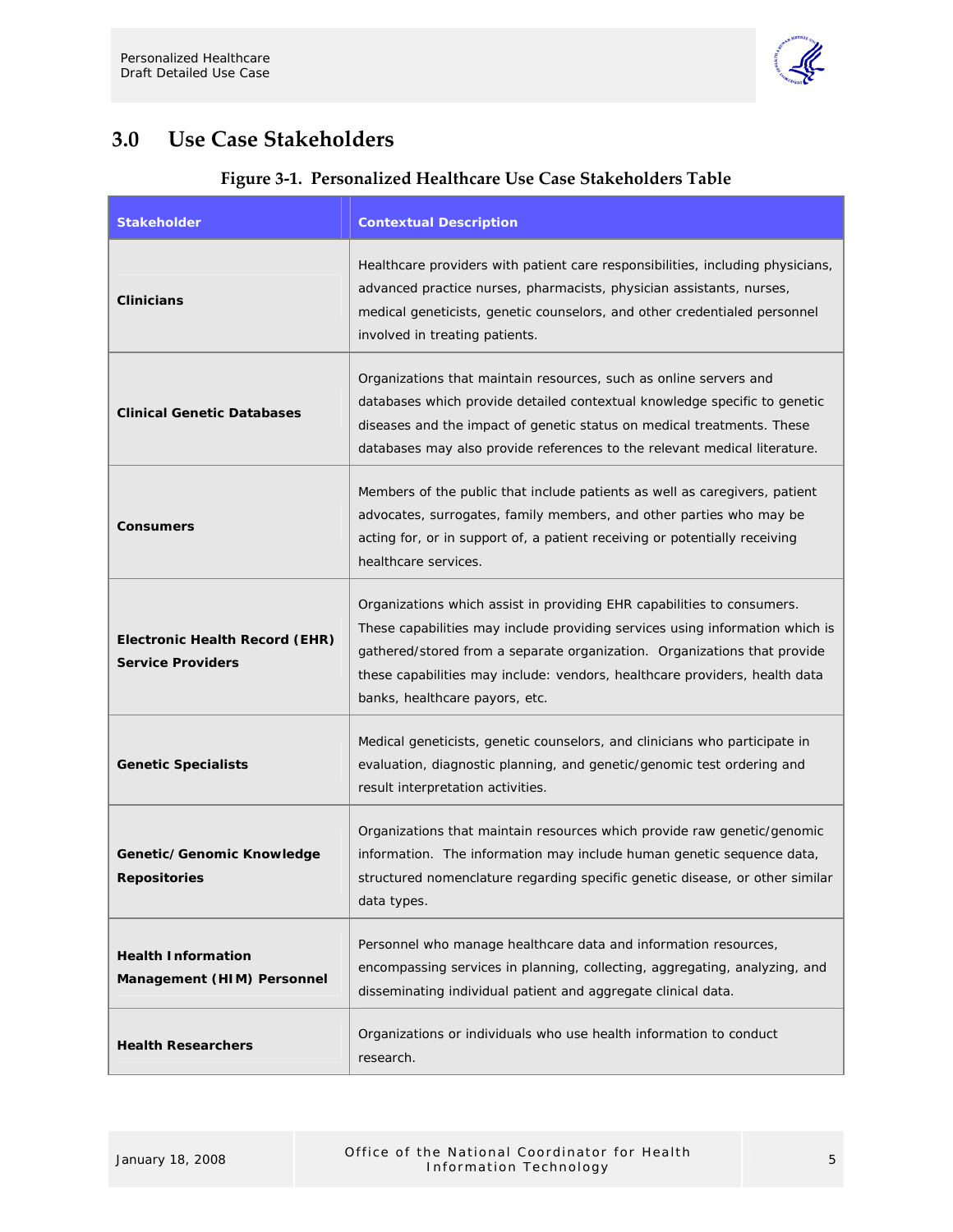

| <b>Stakeholder</b>                                                            | <b>Contextual Description</b>                                                                                                                                                                                                                                                                                                                                                                                                                             |
|-------------------------------------------------------------------------------|-----------------------------------------------------------------------------------------------------------------------------------------------------------------------------------------------------------------------------------------------------------------------------------------------------------------------------------------------------------------------------------------------------------------------------------------------------------|
| <b>Healthcare Entities</b>                                                    | Organizations that are engaged in or support the delivery of healthcare.<br>These organizations could include hospitals, ambulatory clinics, long-term<br>care facilities, community-based healthcare organizations,<br>employers/occupational health programs, school health programs, dental<br>clinics, psychology clinics, care delivery organizations, pharmacies, home<br>health agencies, hospice care providers, and other healthcare facilities. |
| <b>Healthcare Payors</b>                                                      | Insurers, including health plans, self-insured employer plans, and third<br>party administrators, providing healthcare benefits to enrolled members<br>and reimbursing provider organizations. As part of this role, they provide<br>information on eligibility and coverage for individual consumers, as well as<br>claims-based information on consumer health history. Case management<br>or disease management may also be supported.                 |
| <b>Laboratory Organizations</b>                                               | Advocacy/professional organizations or societies such as the College of<br>American Pathologists (CAP) or the National Committee for Clinical<br>Laboratory Standards (NCCLS) which are concerned with the appropriate<br>use of laboratory technology and laboratory information in clinical<br>medicine.                                                                                                                                                |
| Manufacturers/Distributors                                                    | Entities which may be involved in the following activities: research,<br>development, testing, production, storage, distribution, surveillance, and<br>communication regarding medical/healthcare products at the community,<br>regional, and national level, such as pharmaceutical manufacturers, drug<br>wholesalers, medical device suppliers, etc.                                                                                                   |
| <b>Patients</b>                                                               | Members of the public who receive healthcare services.                                                                                                                                                                                                                                                                                                                                                                                                    |
| Personal Health Record (PHR)<br><b>Service Providers</b>                      | Organizations which assist in providing PHR capabilities to consumers.<br>Organizations that provide these capabilities may include: vendors,<br>healthcare providers, health data banks, healthcare payors, etc.                                                                                                                                                                                                                                         |
| Public Health Agencies/<br>Organizations<br>(local/state/territorial/federal) | Local, state, territorial, and federal government organizations and clinical<br>care personnel that exist to help protect and improve the health of their<br>respective constituents.                                                                                                                                                                                                                                                                     |
| <b>Registries</b>                                                             | Organized systems for the collection, storage, retrieval, analysis, and<br>dissemination of information to support health needs. This also includes<br>government agencies and professional associations which define, develop,<br>and support registries. These may include registries of phenotypic and<br>genotypic information.                                                                                                                       |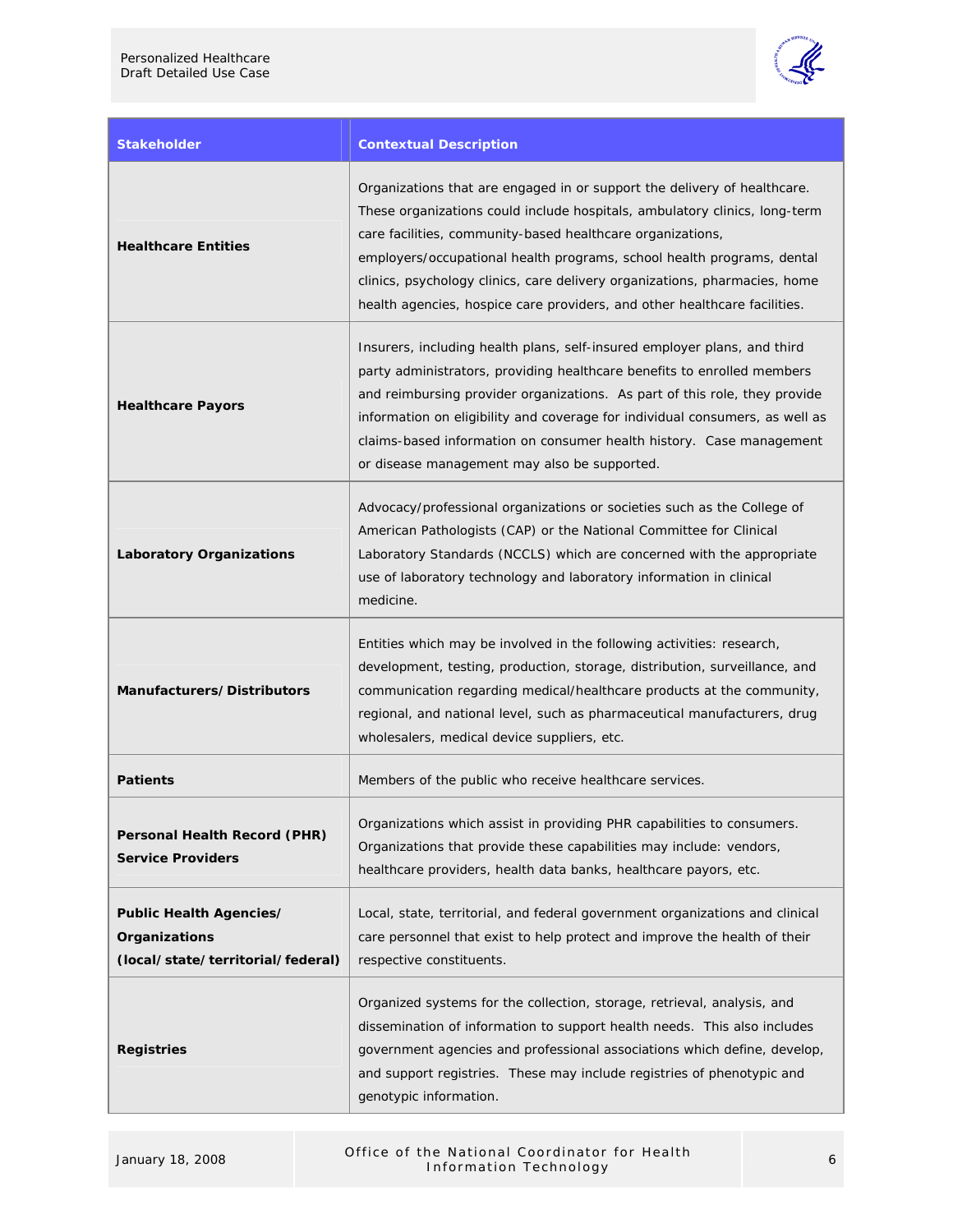

| <b>Stakeholder</b>          | <b>Contextual Description</b>                                                                                                                                                                                                                                                                                                                                                                                                     |  |
|-----------------------------|-----------------------------------------------------------------------------------------------------------------------------------------------------------------------------------------------------------------------------------------------------------------------------------------------------------------------------------------------------------------------------------------------------------------------------------|--|
| <b>System Vendors</b>       | Organizations that develop and provide health information technology<br>solutions. These solutions may include applications, data repositories, web<br>services, etc., that contain or support the organization of genetic/genomic<br>information.                                                                                                                                                                                |  |
| <b>Testing Laboratories</b> | Medical testing laboratories, either within a hospital, ambulatory, or<br>clinician office environment and/or operating as a free-standing entity,<br>which analyze specimens as ordered by providers to assess the health<br>status of patients. Specifically, testing laboratories which perform<br>genetic/genomic laboratory tests ordered by genetic specialists and<br>clinicians to assess the genetic status of patients. |  |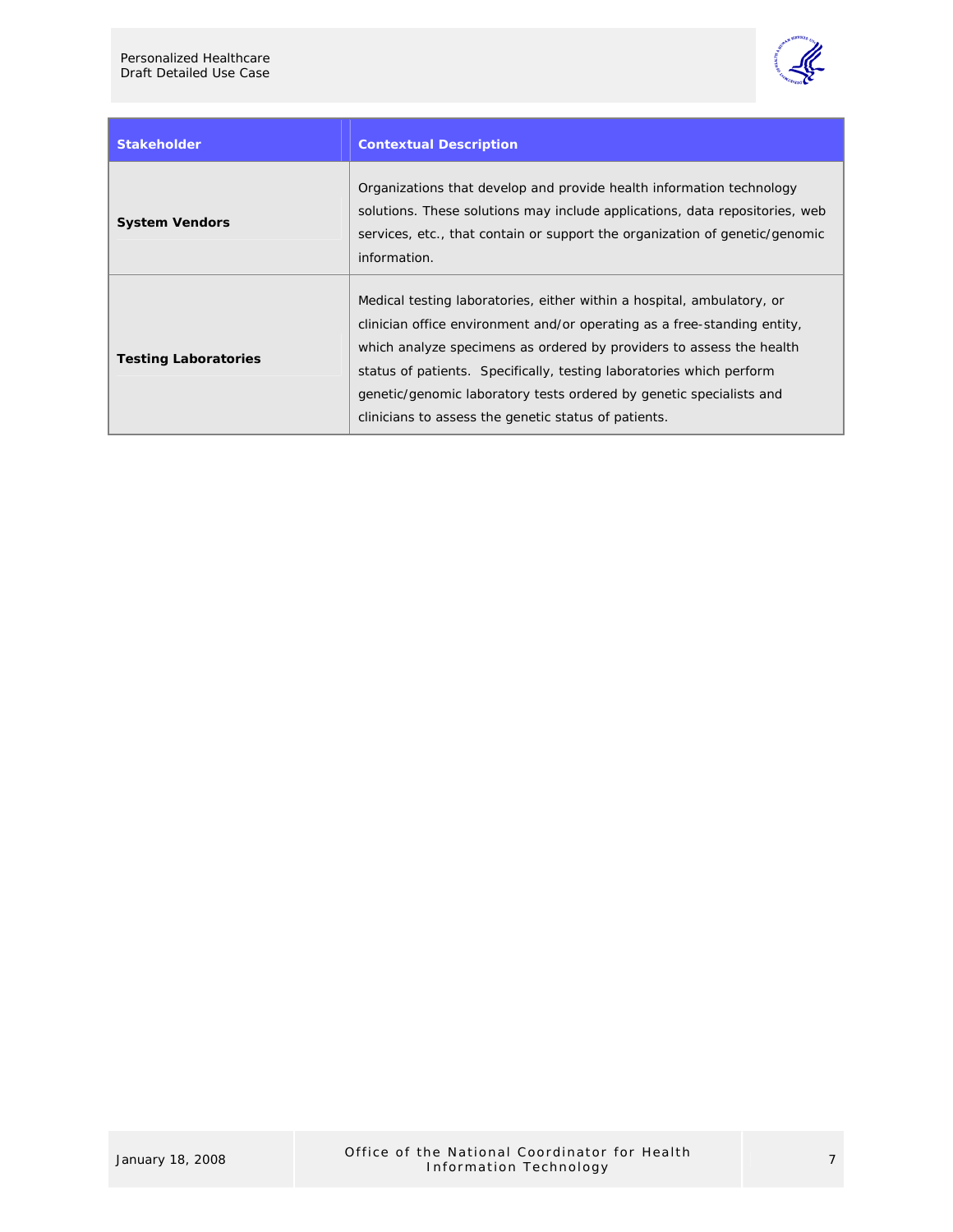

## <span id="page-10-0"></span>**4.0 Issues and Obstacles**

Realizing the full benefits of HIT is dependent on overcoming a number of issues and obstacles in today's environment. Inherent is the premise that some of these issues and obstacles will be cross-cutting and therefore shown in all use cases, while others are unique to this specific use case.

Issues and Obstacles which are applicable across use cases appear below in problem and consequence form:

#### • **Confidentiality, privacy, and security:**

- o Consumers may require privacy controls for personal health information that govern how patient data is accessed, viewed, and communicated. Privacy controls and the means of restricting data access, which are available for paper-based records, are not currently available for electronic records.
	- Without permissions and controls, consumer participation in the act of electronic health information exchange may be limited.
- o There are regulations concerning the storage, transmission, or destruction of electronic health information. These regulations are inconsistent across federal, state, and local jurisdictions.
	- Without consistent standards, the viewing, accessing, or transmitting of electronic health information may be inhibited.
- **Information integrity, interoperability, and exchange:** 
	- o Incomplete, inaccurate, or proprietarily-formatted information prevents efficient exchange or utilization of electronic health information.
		- Without data standards that promote compatibility and interoperability, longitudinal patient medical records may be incomplete or of questionable integrity.

#### • **EHR and HIT adoption:**

o The processes identified in the use cases rely upon successful integration of EHRs into clinical activities. Because this integration may not align with current workflow and may require additional upfront costs, it may not be widely pursued or implemented.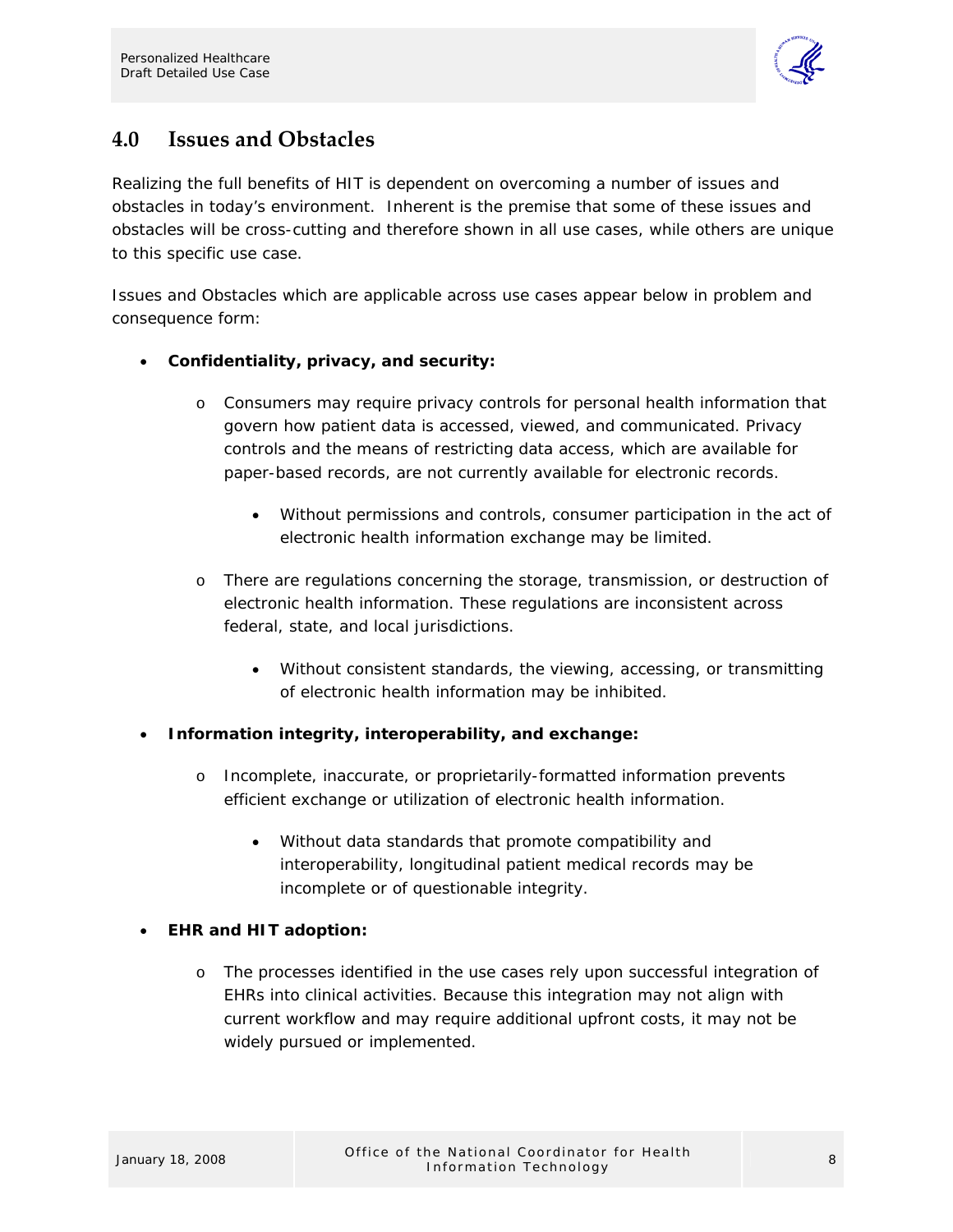

• Low adoption of HIT, particularly within rural areas and long-term care settings, may create disparate service levels and may adversely affect healthcare for these populations.

#### • **Lack of business model and infrastructure:**

- o Financial incentives are not currently sufficient to promote the business practices necessary for sustainable HIT.
	- If sufficient reimbursement policies and other financial incentives are not established, HIT adoption may be difficult or unsustainable.
- o Activities involving health information exchange will require additional technical infrastructure, functionality, and robustness, beyond what is currently available.
	- Unless the requisite infrastructure for health information exchange capabilities is established, improved upon, and sustained, these capabilities may have limited success and provide few benefits.

#### • **Clinical Decision Support:**

- o The capabilities, requirements, and standards needed for consistent development and implementation of Clinical Decision Support have not been identified.
	- The utility and benefits of Clinical Decision Support cannot be fully realized without the development of workflows and standards demonstrating benefits for consumers, patients, and providers.

Genetic/genomic information can provide information on disease status, predisposition to various diseases, the risk of passing on a disease to offspring, and potentially adverse or positive responses to therapeutic actions using pharmacogenetic guidance for oncology and other disciplines. Realizing the full benefits of personalized healthcare will be dependent on overcoming a number of issues and obstacles in today's environment. While some issues will be addressed through HIT standardization and harmonization activities, policy development, the process of health information exchange, and other related initiatives, others will have to be specifically addressed within the context of personalized healthcare and genetic/genomic information and are delineated below. In addition to the cross-cutting issues and obstacles described above, several other issues or obstacles exist that are specific to this use case.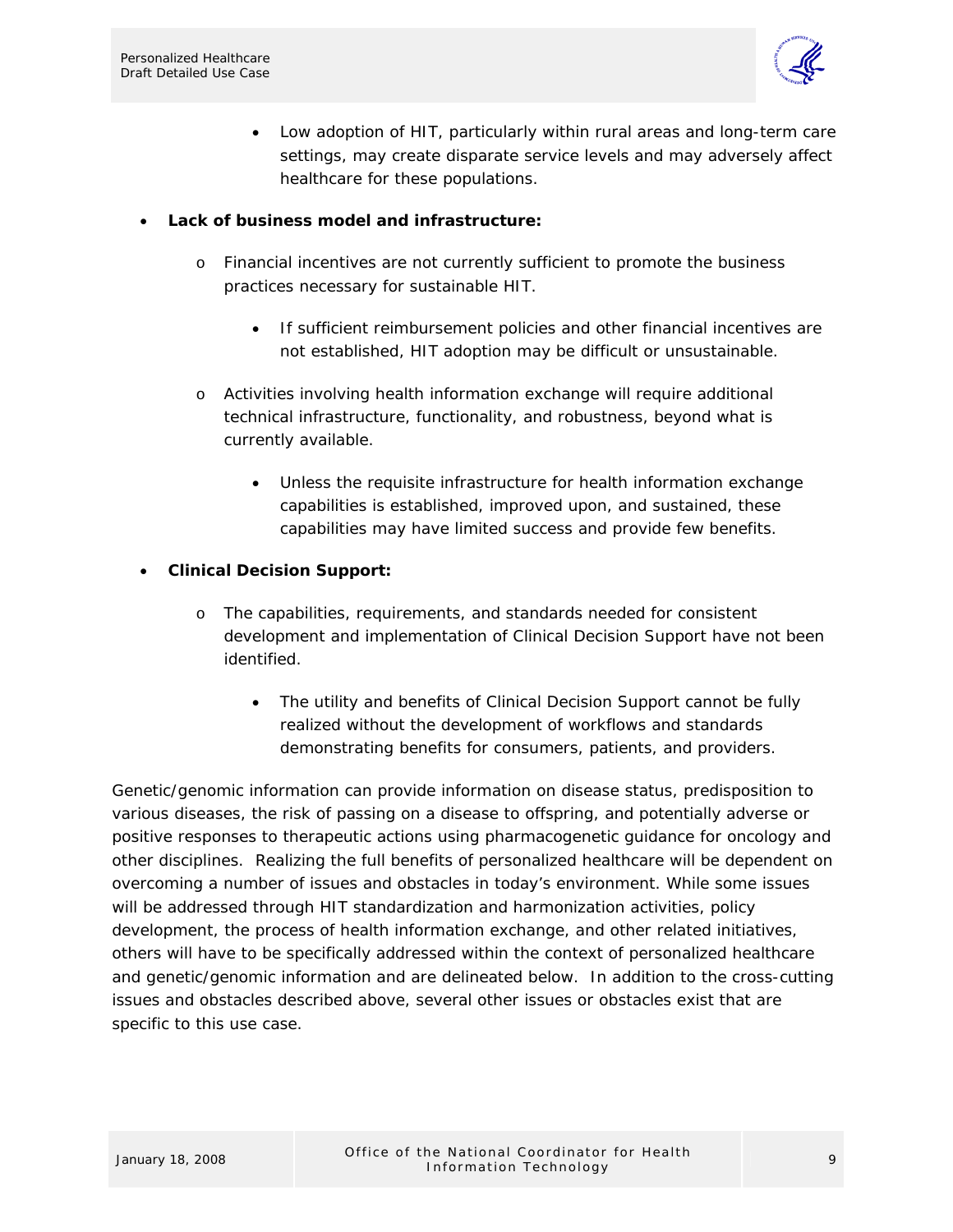

#### • **Confidentiality, privacy, security and data access**

- o Because EHRs are typically administered by healthcare providers, consumers may only have passive access to their medical record.
	- Without access to a personally controlled health record, the consumer may not be able to sufficiently restrict or grant access to sensitive information related to personalized healthcare.
- o The implementation of personalized healthcare may create additional risk of misuse of family history, disease risk, and predisposition.
	- Consumers may lose privacy rights or face unfair consequences (e.g., health insurance denied or premiums raised) through improper disclosure of family history, disease risk, and predisposition information unless proper safeguards are put in place.
- o There may be secondary uses of personalized healthcare information (for research or public health) which are not directly addressed by privacy agreements.
	- Secondary use of data may violate patient privacy and confidentiality.
- o In some cases, non-standardized regulations may act as an obstacle to the exchange of genetic/genomic information, particularly across state boundaries.
	- Patients may not have access to information, thereby preventing appropriate care.

#### • **Family health history information interoperability and privacy**

- o Family health history is typically obtained by interviewing the patient and/or other related individuals in an ad hoc and non-standardized manner. No industry guidelines exist to standardize this information or the manner in which it is gathered.
	- Without standards and consistent nomenclature, interoperable systems may be difficult to develop. These guidelines may facilitate information exchange between clinicians, between clinicians and patients, and between and among patients and authorized family members or other authorized consumers.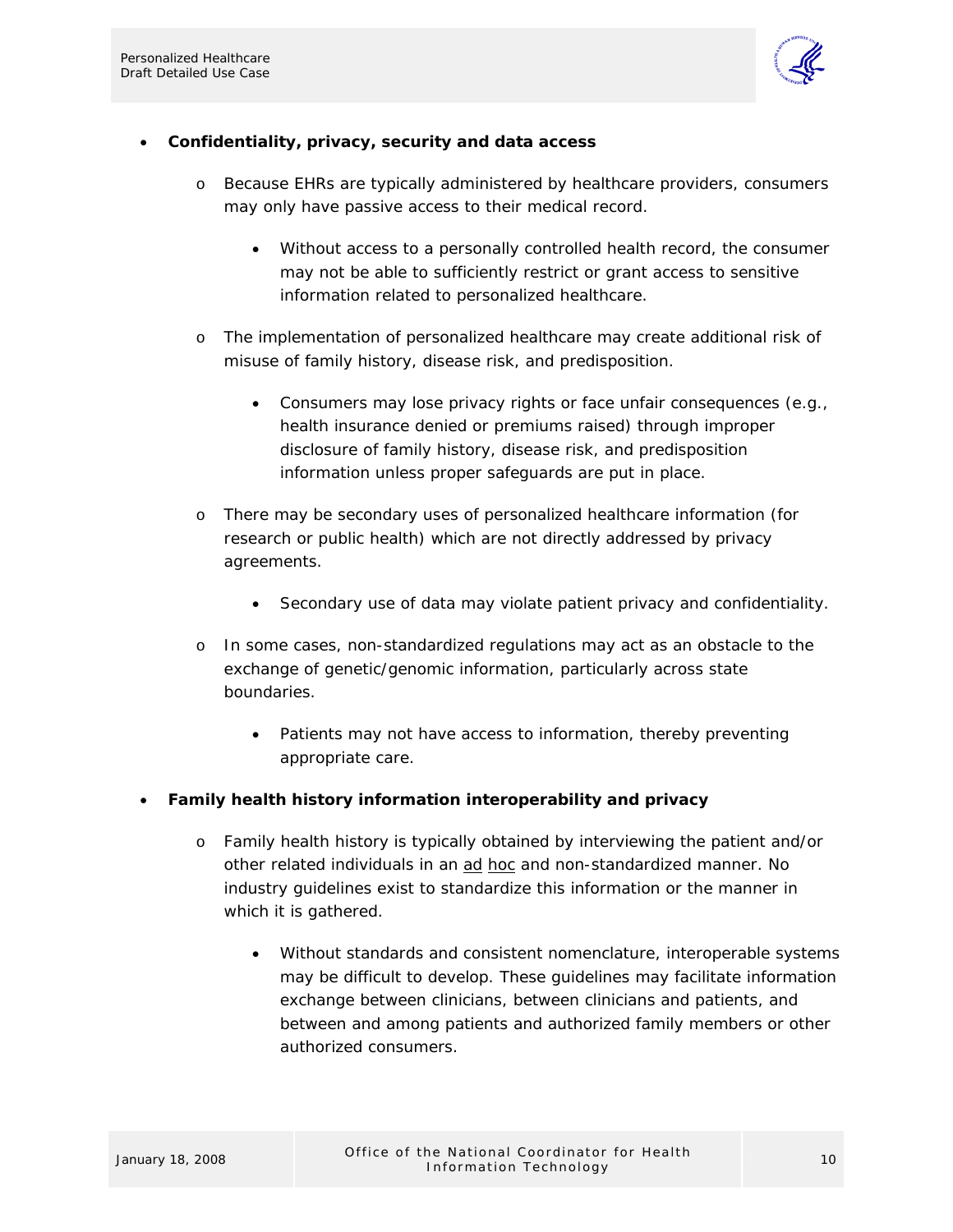

- o Data included in a family health history are not always precise. Also, current terminologies do not always incorporate metrics reflecting the level of certainty at which this information can be obtained.
	- Without the proper structure and form, interoperable systems may be difficult to develop. A new document entitled "Family Health History Multi-Stakeholder Data Requirements Summary" may be advanced through the PHC Workgroup. This document is available for review on the Personalized Healthcare Use Case website located at <http://www.hhs.gov/healthit/usecases>.
- o Several separate instances of family health history information may exist but be in conflict with one another since it is often gathered at disparate places and times, and by multiple individuals. Therefore, a process for the arbitration/reconciliation of this data may be needed.
	- Without a validation and reconciliation of this information, care of a particular family member or consumer may be compromised.
- o Because of the sensitive nature of family health history information, several specific and unique issues related to privacy of patient information are of concern; particularly those related to the sharing of this information with authorized family members or other patient advocates. Currently, genetic information is treated as any other protected health information (PHI) under the Health Insurance Portability and Accountability Act (HIPAA).
	- Without adherence to and proper interpretation of these guidelines as they relate to genetic/genomic information, this information could be used in an inappropriate manner.

#### • **Genetic/Genomic data interoperability**

- o The exchange of genetic/genomic information across systems, sites and settings of care is constrained by a fragmented nomenclature for ordering and reporting of tests and testing results.
	- The fragmented and unstructured nature of this information may lead to difficulties in the act of information exchange and put at risk the quality of care.
- o Because of the recent and ongoing development of genetic technologies (for example – Polymerase Chain Reaction and DNA Microarrays), keeping pace with technological advances is a significant obstacle. There is also a lack of standards for information transferred to and from laboratory instrumentation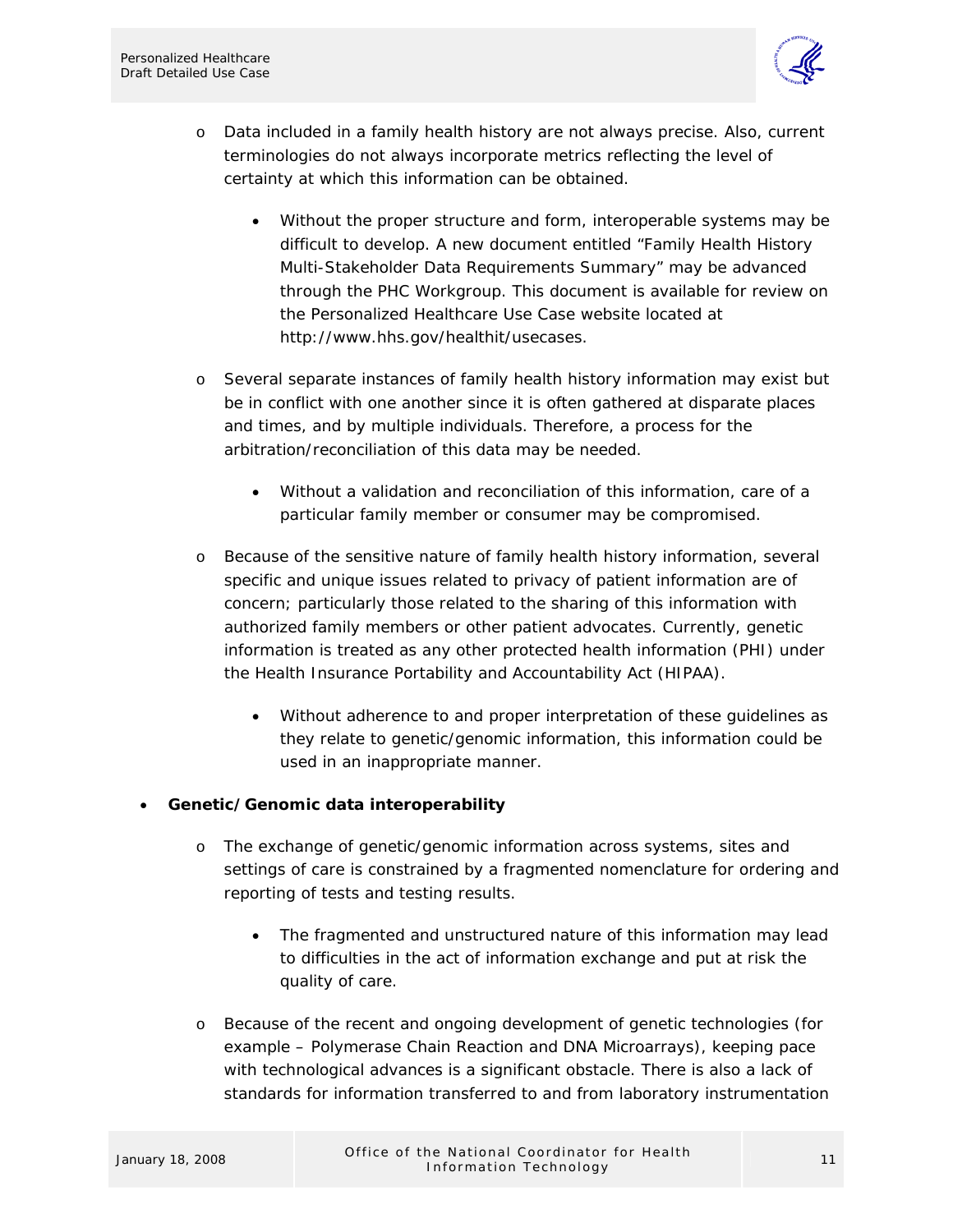

involved in genetic/genomic testing. Some of these data are reported outside the laboratory and must be standardized to ensure interoperability with EHRs and PHRs

- Because of the lack of standardization, the integrity of information being exchanged with EHRs and PHRs may become compromised.
- o The format of most genetic test results is a combination of specific diagnostic information (which might be chromosome- or gene- specific nomenclature or genetic sequence data) and interpretive text which may be thought of as metadata related to a genetic test result. There are no agreed upon industry standards for this information.
	- Without an agreed-upon standard for this information, it may be difficult to transmit information accurately between systems.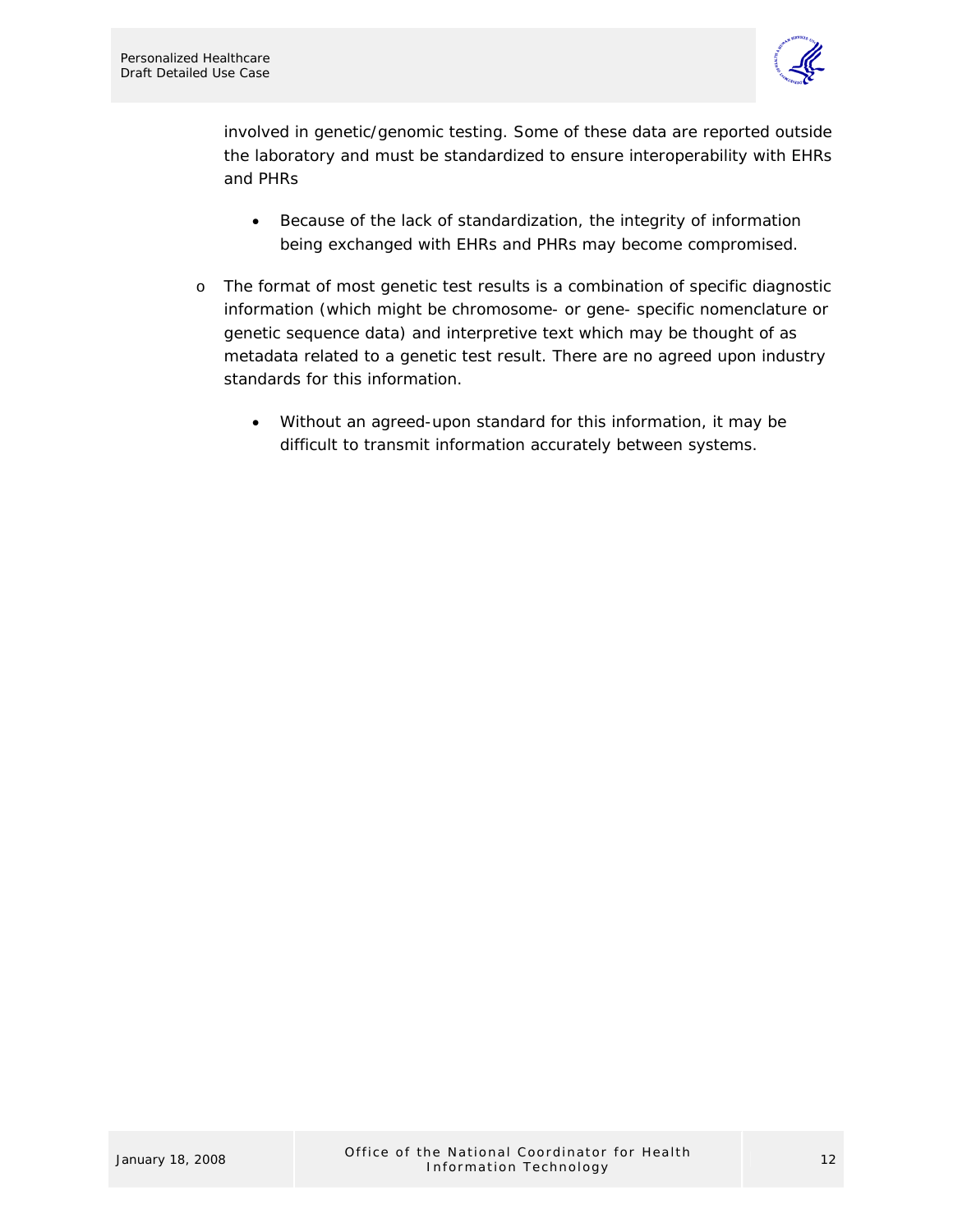

## <span id="page-15-0"></span>**5.0 Use Case Perspectives**

The Personalized Healthcare Draft Detailed Use Case will describe personalized healthcare from the viewpoint associated with three perspectives. The perspectives included in the use case are intended to indicate roles and functions, rather than organizations or physical locations. Each perspective is described below:

#### • **Clinician**

The clinician perspective includes family physicians, pediatricians, obstetricians, oncologists, internists, advanced practice nurses, physician assistants, genetic counselors, medical geneticists, and other personnel that conduct clinical assessment and management activities and participate in evaluation, diagnostic planning, genetic/genomic test ordering, and result interpretation activities. The clinician may also be working from within the testing laboratory.

#### • **Testing Laboratory**

The testing laboratory perspective includes medical laboratory personnel such as the lab director, lab supervisor, lab technicians, or other relevant staff who perform genetic laboratory tests ordered by clinicians to assess the genetic status of patients, generate data, and report results.

#### • **Consumer**

The consumer perspective includes members of the public who receive healthcare services, as well as caregivers, patient advocates or surrogates, family members, and other parties who may be acting for, or in support of, a patient. The consumer selfreports family health history information, requests and views available family health history and genetic/genomic testing information, and considers personalized prevention messages and/or treatment information.

These perspectives are the focus of the events detailed in the scenarios described in Section 6.0.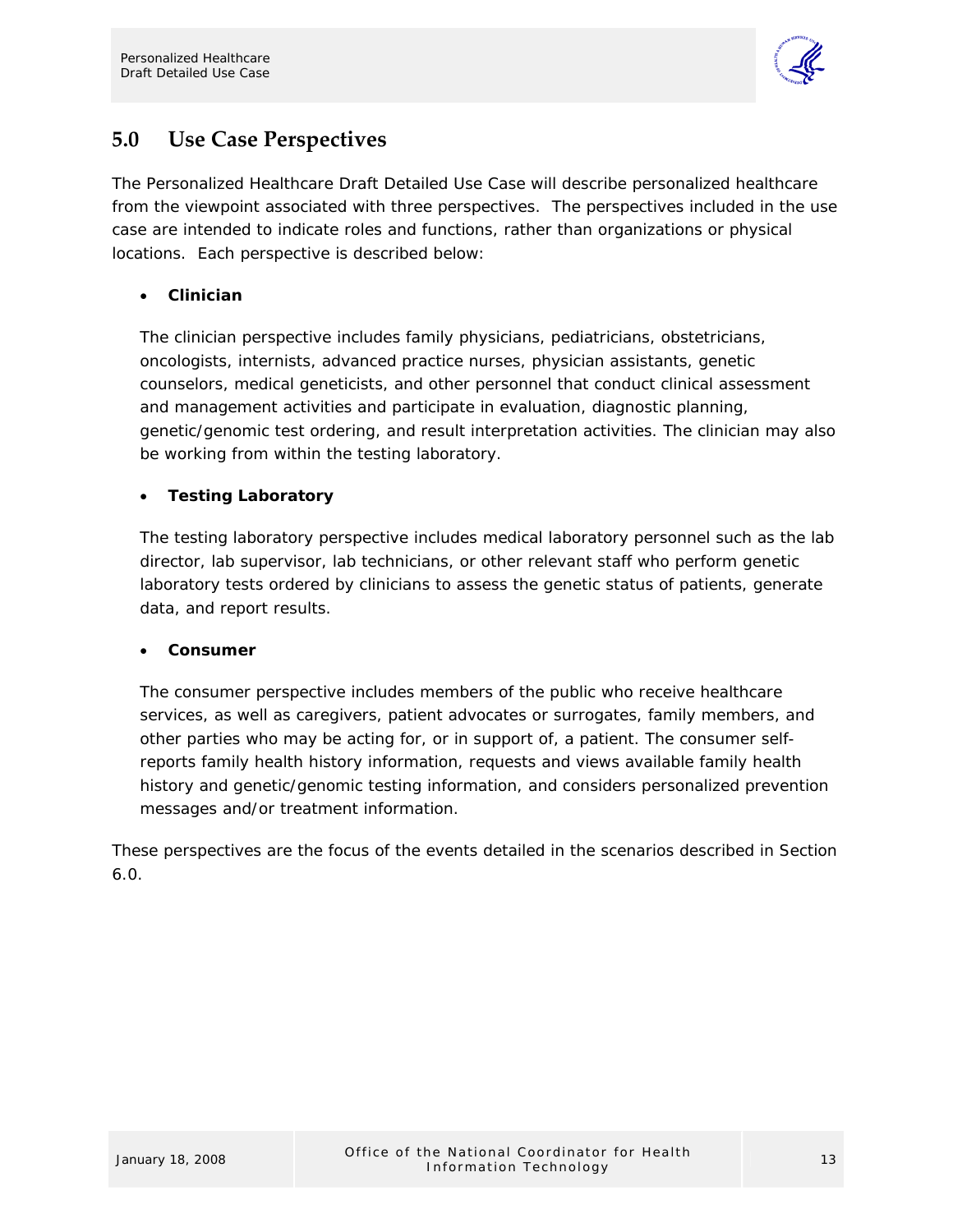

## <span id="page-16-0"></span>**6.0 Use Case Scenarios**

The Personalized Healthcare Draft Detailed Use Case focuses on the exchange of personal health, family health history, and genetic/genomic testing information between consumers and clinicians in two scenarios.

#### • **Clinical Assessment**

This scenario is focused on gathering past medical history, current medical status, and family health history information from or by the consumer in an interoperable form to be used by consumers and clinicians. This information is accessed by clinicians and used in conjunction with personal medical history, current health status, and personal preferences to develop a diagnostic plan.

#### • **Genetic Testing, Reporting, and Clinical Management**

This scenario highlights both the genetic/genomic testing and reporting functions as well as the clinical management that follows the receipt of information from the testing. Part of this scenario is focused on a testing laboratory receiving and capturing genetic/genomic test orders and any accompanying information necessary for the testing, as well as the ability to exchange genetic/genomic laboratory test results among laboratories and ordering clinicians with appropriate privacy and security considerations. A medical testing laboratory which performs genetic/genomic testing receives and captures test orders and any accompanying information necessary for the testing. The testing laboratory performs the tests, develops the patient report, and transmits this information back to authorized providers. The other part of this scenario focuses on determining appropriate preventative action, treatment protocol, messaging, and interpretation of results and analysis utilizing decision support tools, and genetic/genomic knowledge repositories, as well as the consumer's ability to permit designated individuals to request and view information in their PHR.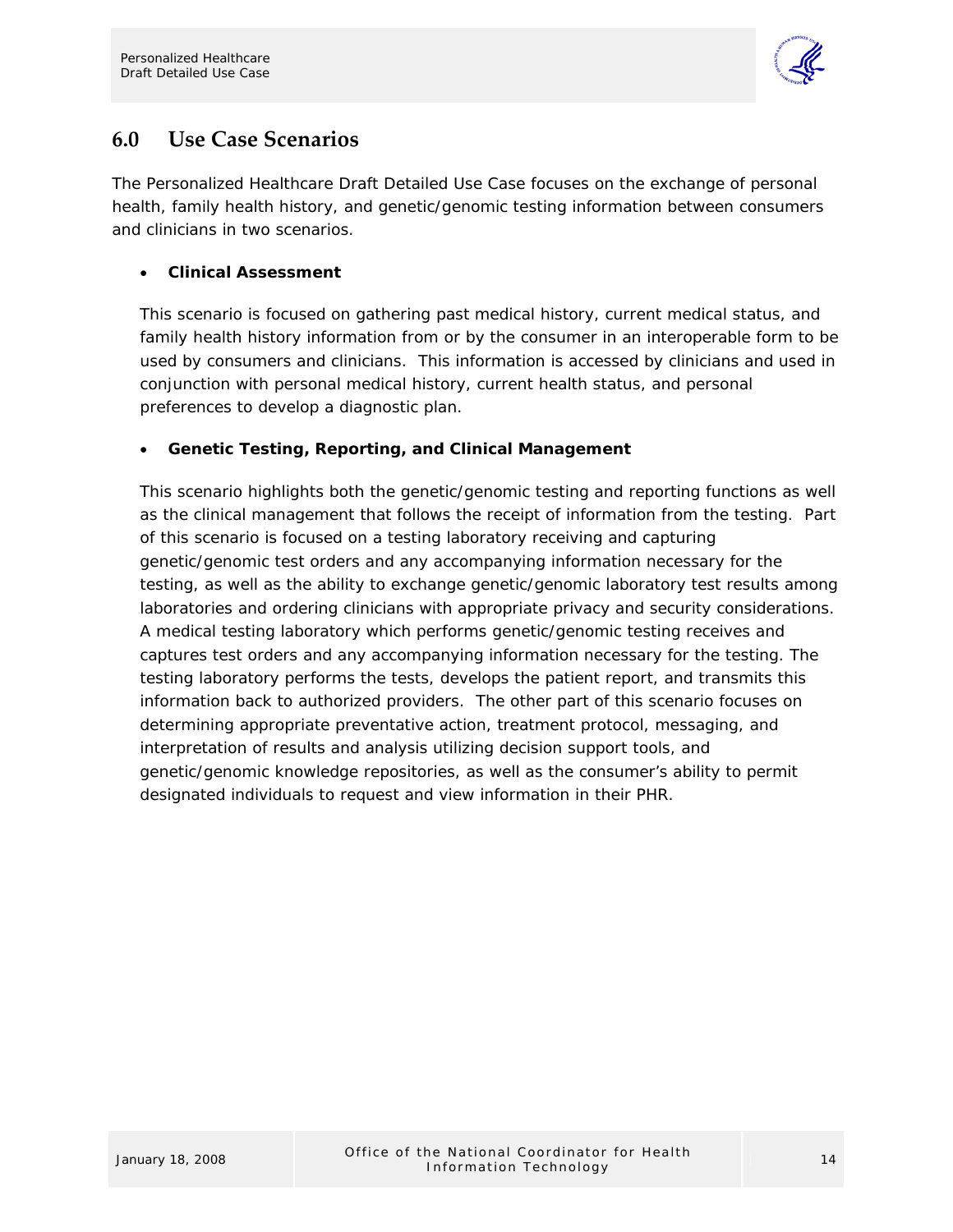

#### **7.0Scenario 1: Clinical Assessment**

<span id="page-17-0"></span>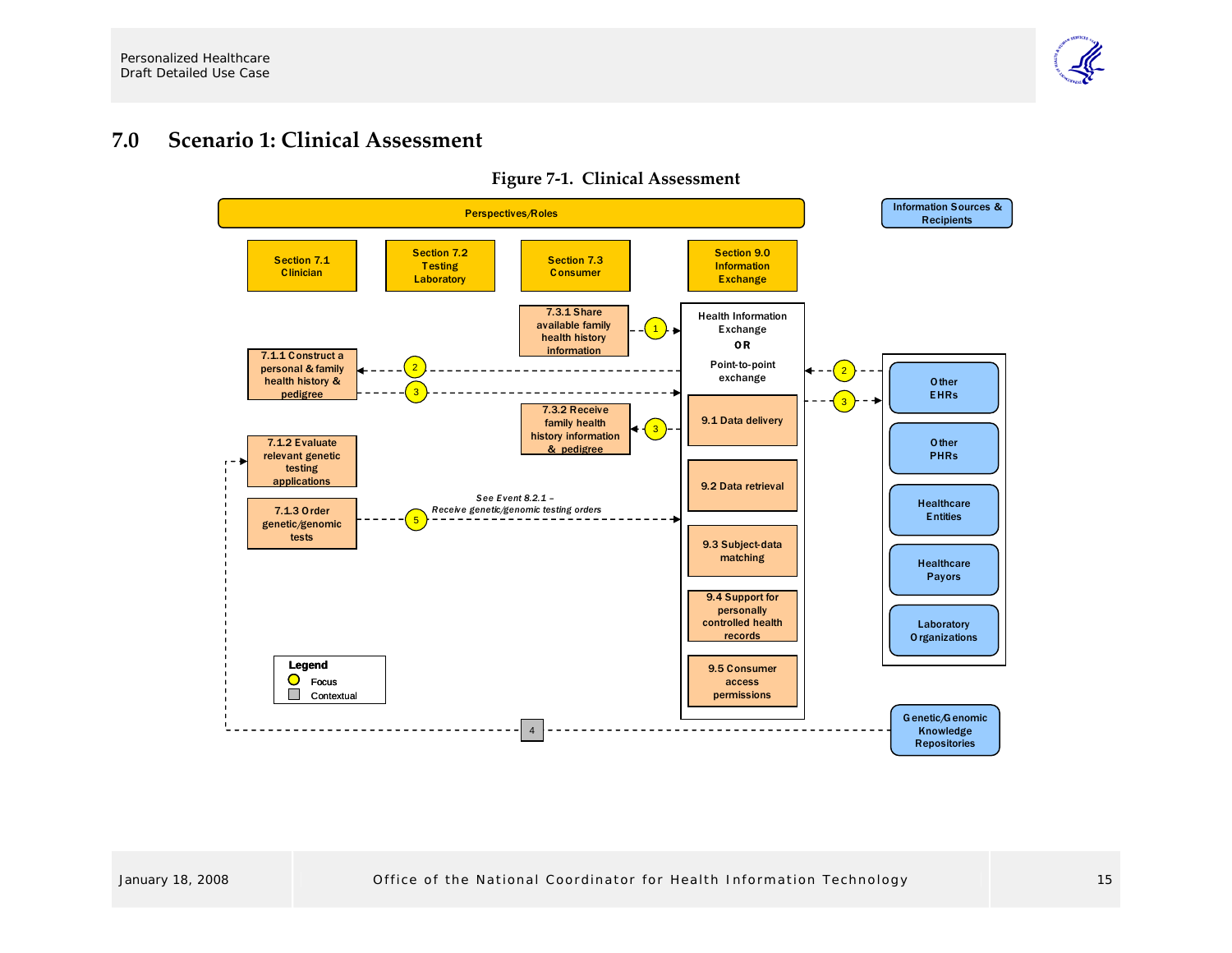

**Figure <sup>7</sup>‐2. Clinical Assessment Scenario Flows**

- Consumer shares available family medical history information.
- Validated consumer and family health information, any<br>genetic/genomic testing information, and additional information from<br>past consumer encounters or family members is accessed and<br>gathered electronically via health infor Consumer shares available family medical history<br>Validated consumer and family health information,<br> $\frac{2}{3}$  genetic/genomic testing information, and additiona<br>past consumer encounters or family members is a<br>gathered elec 2
- 3) Patient receives newly constructed pedigree and family health history.
- Information from genetic/genomic knowledge repositories support the<br>selection of genetic tests. 4
- <span id="page-18-0"></span>The Clinician orders genetic/genomic tests for the patient. 5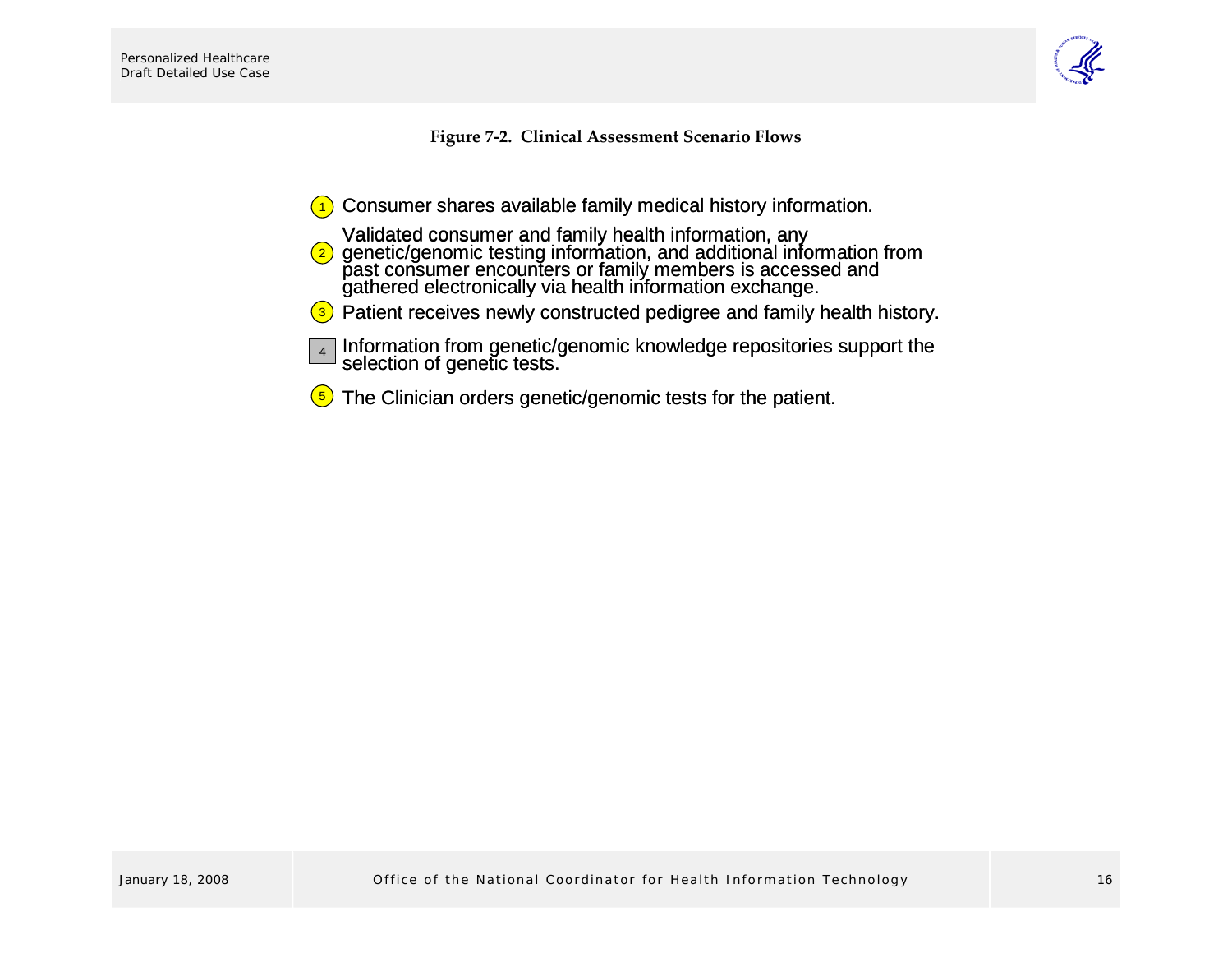

<span id="page-19-0"></span>

| Code                 | <b>Description</b>                                                                                                                 | <b>Comments</b>                                                                                                                                                                                                                                                                                                                                                                                                                                                                                                                                                                                                                                                                                                                                                                                                                                                                                                                                                                                                                                                                                             |
|----------------------|------------------------------------------------------------------------------------------------------------------------------------|-------------------------------------------------------------------------------------------------------------------------------------------------------------------------------------------------------------------------------------------------------------------------------------------------------------------------------------------------------------------------------------------------------------------------------------------------------------------------------------------------------------------------------------------------------------------------------------------------------------------------------------------------------------------------------------------------------------------------------------------------------------------------------------------------------------------------------------------------------------------------------------------------------------------------------------------------------------------------------------------------------------------------------------------------------------------------------------------------------------|
| 7.1.1                | <b>Event:</b> Construct a personal & family health<br>history & pedigree                                                           |                                                                                                                                                                                                                                                                                                                                                                                                                                                                                                                                                                                                                                                                                                                                                                                                                                                                                                                                                                                                                                                                                                             |
| 7.1.1.1              | Action: Request and gather available personal and<br>family health history information in interoperable<br>electronic form.        | The clinician gathers current patient personal health history, family health history and any<br>past genetic/genomic testing information from several external sources to support the patient<br>assessment. This may be in the context of testing for familial genetic disease, prenatal<br>genetic testing, pharmacogenetic guidance for oncology treatment or any other personalized<br>use of genetic or genomic testing. Consumer self-reported personal and family health history<br>information may be available from the patients PHR. Additional available information could<br>be gathered electronically via information exchange, from hospital EHRs, ambulatory EHRs<br>(such as from a Primary Care Physician (PCP)), and/or other sources (such as healthcare<br>payors, other providers, or family members) that hold information about the patient. Ideally,<br>this information could be provided in an integrated view without duplications. In each case,<br>the information source (e.g., authoritative clinical source, administrative source, or patient)<br>could also be captured. |
| 7.1.1.1a             | Alternative Action: Request and gather available<br>personal and family health history information in<br>viewable electronic form. | The clinician views summary personal and family health history information from external<br>sources.                                                                                                                                                                                                                                                                                                                                                                                                                                                                                                                                                                                                                                                                                                                                                                                                                                                                                                                                                                                                        |
| 7.1.1.1 <sub>b</sub> | Alternative Action: Gather personal and family<br>health history information via interview.                                        | The clinician and support staff gather personal and family health history information by<br>interviewing the patient, patient's family, significant others, and/or caregivers – and in some<br>instances, by contacting the patient's PCP.                                                                                                                                                                                                                                                                                                                                                                                                                                                                                                                                                                                                                                                                                                                                                                                                                                                                  |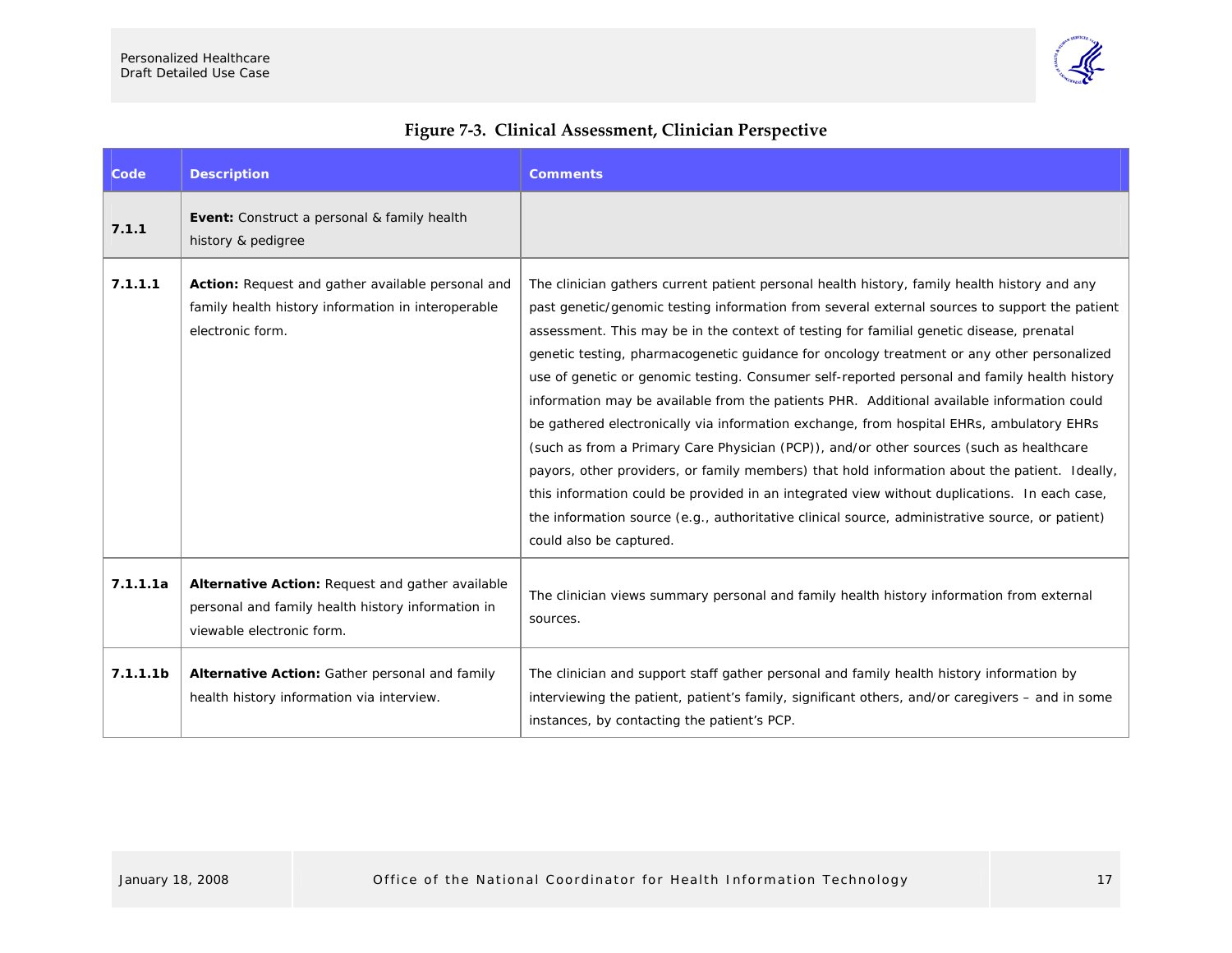

| Code    | <b>Description</b>                                                                                                         | Comments                                                                                                                                                                                                                                                                                                                                                                                                                                                                                                                                                                                                                                                                                                                             |
|---------|----------------------------------------------------------------------------------------------------------------------------|--------------------------------------------------------------------------------------------------------------------------------------------------------------------------------------------------------------------------------------------------------------------------------------------------------------------------------------------------------------------------------------------------------------------------------------------------------------------------------------------------------------------------------------------------------------------------------------------------------------------------------------------------------------------------------------------------------------------------------------|
| 7.1.1.2 | <b>Action:</b> View consolidated available personal and<br>family health history information.                              | After information is gathered from multiple sources, the clinician views the information in a<br>consolidated format to gain the most comprehensive view of the patient's personal and family<br>health history information. Clinicians require the ability to view personal and family health<br>history information throughout the encounter.                                                                                                                                                                                                                                                                                                                                                                                      |
| 7.1.1.3 | Action: Select personal and family health history<br>information.                                                          | After viewing the patient's personal and family health history information, the clinician makes<br>determinations regarding which information will be incorporated into the EHR. Factors taken<br>into account include duplication, currency, relevance to current clinical context, and data<br>source.                                                                                                                                                                                                                                                                                                                                                                                                                             |
| 7.1.1.4 | Action: Incorporate personal and family health<br>history information.                                                     | The clinician executes the necessary steps to store the patient's personal and family health<br>history information in the patient's EHR. This compiled list of verified, current information<br>will be available for viewing throughout the encounter. In addition this information will be<br>reviewed and communicated to other clinicians, such as the next provider of care (if<br>applicable), and the consumer and his/her authorized family members or proxies at the end<br>of the encounter.                                                                                                                                                                                                                              |
| 7.1.2   | Event: Evaluate relevant genetic testing<br>applications                                                                   |                                                                                                                                                                                                                                                                                                                                                                                                                                                                                                                                                                                                                                                                                                                                      |
| 7.1.2.1 | Action: Receive information from genetic/genomic<br>knowledge repositories and/or decision support<br>modules within EHRs. | Genetic/genomic knowledge repositories and other sources provide data and reference<br>information to support the selection of genetic tests, incidence figures and other decision<br>support capabilities. These act in conjunction with, and may be integrated into, the clinician's<br>local EHR using clinical genetic databases such as Online Medelian Inheritance in Man<br>(OMIM), ALFRED, or other integrated or standalone decision support systems. These data<br>interactions are typically contextual and ad hoc communications. However, the process of<br>setting up decision support relies on standard vocabularies for family relationship<br>nomenclature and other data points related to family health history. |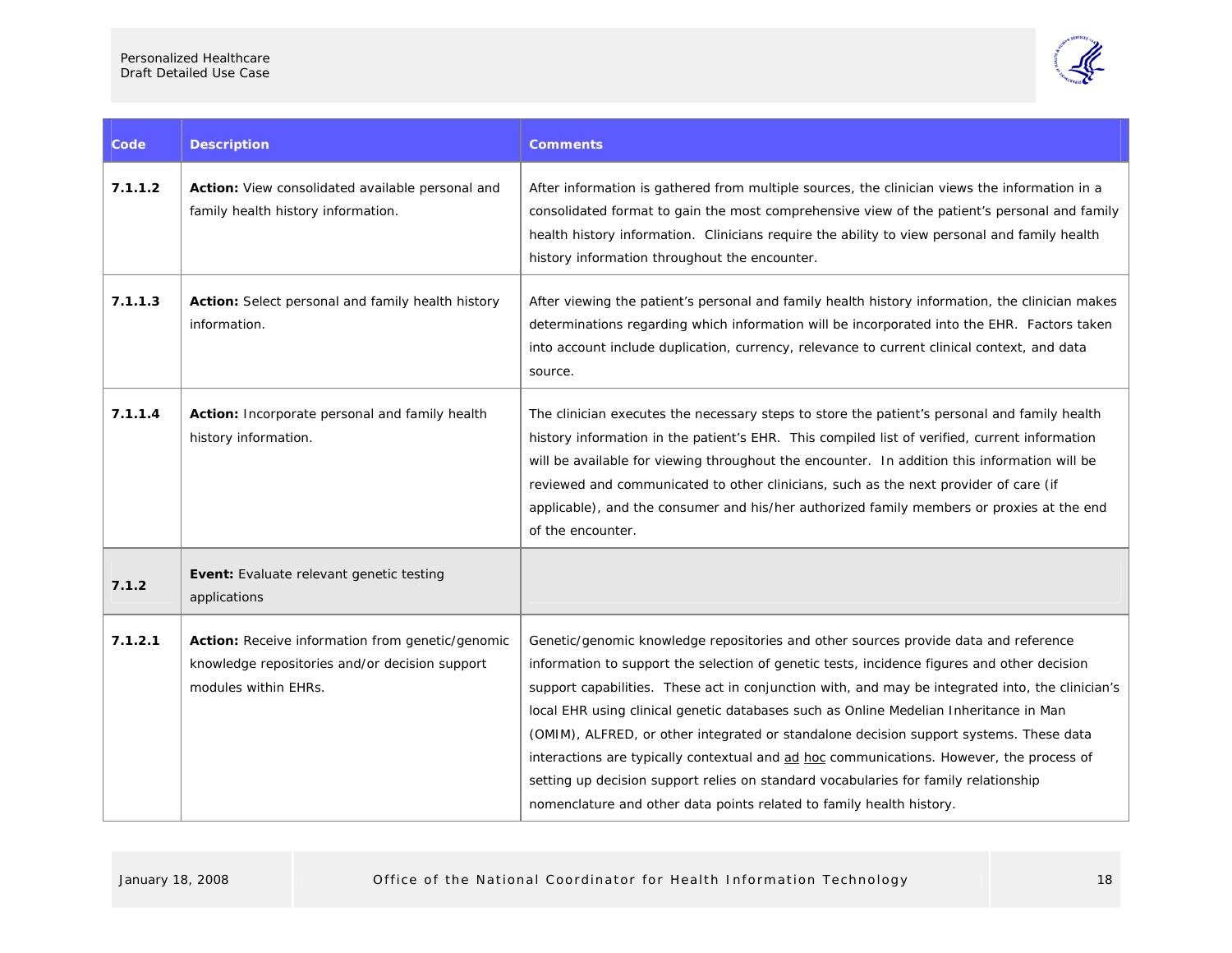

| Code    | <b>Description</b>                                                                                                     | <b>Comments</b>                                                                                                                                                                                                                                                                                                                                                                                                                                                                                                     |
|---------|------------------------------------------------------------------------------------------------------------------------|---------------------------------------------------------------------------------------------------------------------------------------------------------------------------------------------------------------------------------------------------------------------------------------------------------------------------------------------------------------------------------------------------------------------------------------------------------------------------------------------------------------------|
| 7.1.2.2 | Action: Perform interpretation, assembly,<br>validation, and evaluation activities.                                    | The clinician performs interpretation, assembly, validation, and evaluation activities with<br>support from decision support tools. The clinician analyzes the relevant medical and health<br>information for genetic and/or birth defect risks and assesses and interprets the risk for<br>occurrence of genetic conditions. The clinician may access decision support tools that utilize<br>data tables, risk assessment algorithms, and/or other information from the genetic/genomic<br>knowledge repositories. |
| 7.1.3   | <b>Event:</b> Order genetic/genomic tests                                                                              |                                                                                                                                                                                                                                                                                                                                                                                                                                                                                                                     |
| 7.1.3.1 | Action: Write genetic/genomic test order.                                                                              | The clinician may order genetic/genomic tests for the patient through a web application or via<br>an available EHR. The clinician may utilize decision support tools and/or conduct<br>consultations with a molecular pathologist to determine which tests to order.                                                                                                                                                                                                                                                |
| 7.1.3.2 | Action: Communicate genetic/genomic test order<br>to the medical laboratory performing the<br>genetic/genomic testing. | The genetic/genomic test order is communicated to the medical laboratory that is performing<br>the genetic/genomic testing. The order may also include accompanying reference<br>information such as patient and family information to be considered in analysis and<br>interpretation of the results, general specimen information, billing information, and physician<br>and patient contact information.                                                                                                         |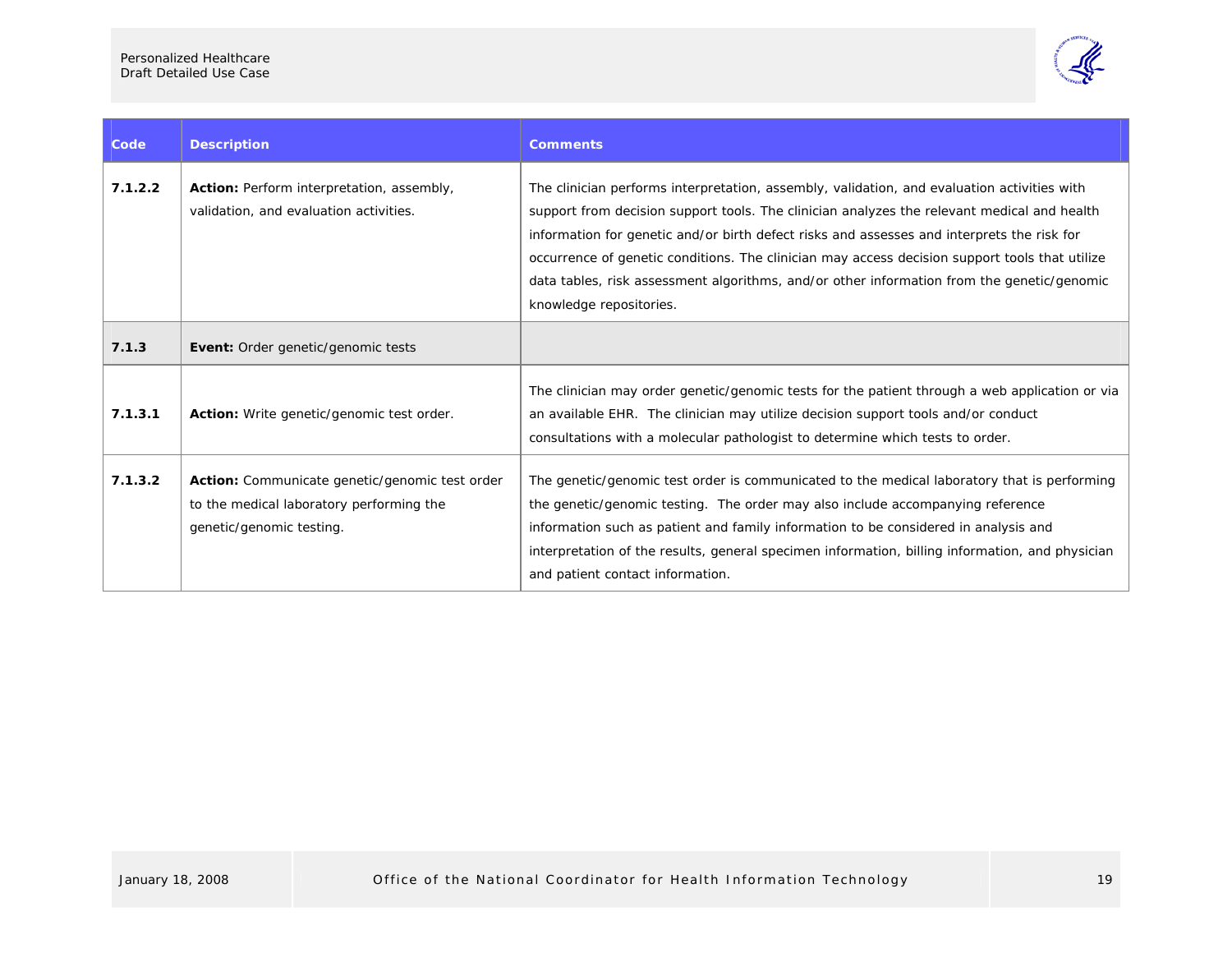

<span id="page-22-0"></span>

| Code                 | <b>Description</b>                                                                                                                                         | <b>Comments</b>                                                                                                                                                                                                                                                                                                                                              |
|----------------------|------------------------------------------------------------------------------------------------------------------------------------------------------------|--------------------------------------------------------------------------------------------------------------------------------------------------------------------------------------------------------------------------------------------------------------------------------------------------------------------------------------------------------------|
| 7.3.1                | Event: Share available family health history<br>information                                                                                                |                                                                                                                                                                                                                                                                                                                                                              |
| 7.3.1.1              | Action: Patient may self-report personal and<br>family health history information.                                                                         | The consumer could use a PHR or direct or web access to the clinician's EHR to record<br>personal and family health history information. This information could be available to a<br>clinician via retrieval from the consumer's PHR or made available to the clinician based on the<br>consumer's preferences.                                              |
| 7.3.1.1a             | Alternative Action: Patient uses an interoperable<br>PHR to share his/her medical and family history<br>with the clinician.                                | The consumer, in this case, is equipped with an interoperable PHR which includes his/her<br>personal health and family history. The information can be quickly sent to the appropriate<br>clinician to aid in diagnosis, analysis and treatment.                                                                                                             |
| 7.3.1.1 <sub>b</sub> | Alternative Action: Patient self-reports personal<br>medical and family history through an electronic<br>portal.                                           | The consumer would be presented with an electronic form which would provide the<br>appropriate data back to the clinician's EHR. This information could potentially be<br>transformed within the system to a standardized interoperable form.                                                                                                                |
| 7.3.1.1c             | Alternative Action: Patient reports personal<br>medical and family history by interview.                                                                   | The consumer would be interviewed for all appropriate information during the course of a<br>consultation with a clinician.                                                                                                                                                                                                                                   |
| 7.3.2                | <b>Event:</b> Receive family health history information &<br>pedigree                                                                                      |                                                                                                                                                                                                                                                                                                                                                              |
| 7.3.2.1              | Action: Patient receives newly validated and<br>updated personal and family health history<br>information and pedigree, if appropriate, from<br>clinician. | The consumer could receive newly validated and updated personal and family health history<br>information and pedigree using a PHR or direct or web access to the clinician's EHR. This<br>information could be available to a consumer via retrieval from the clinician's EHR or provided<br>automatically by the clinician based on consumer's preferences. |

## **Figure <sup>7</sup>‐4. Clinical Assessment, Consumer Perspective**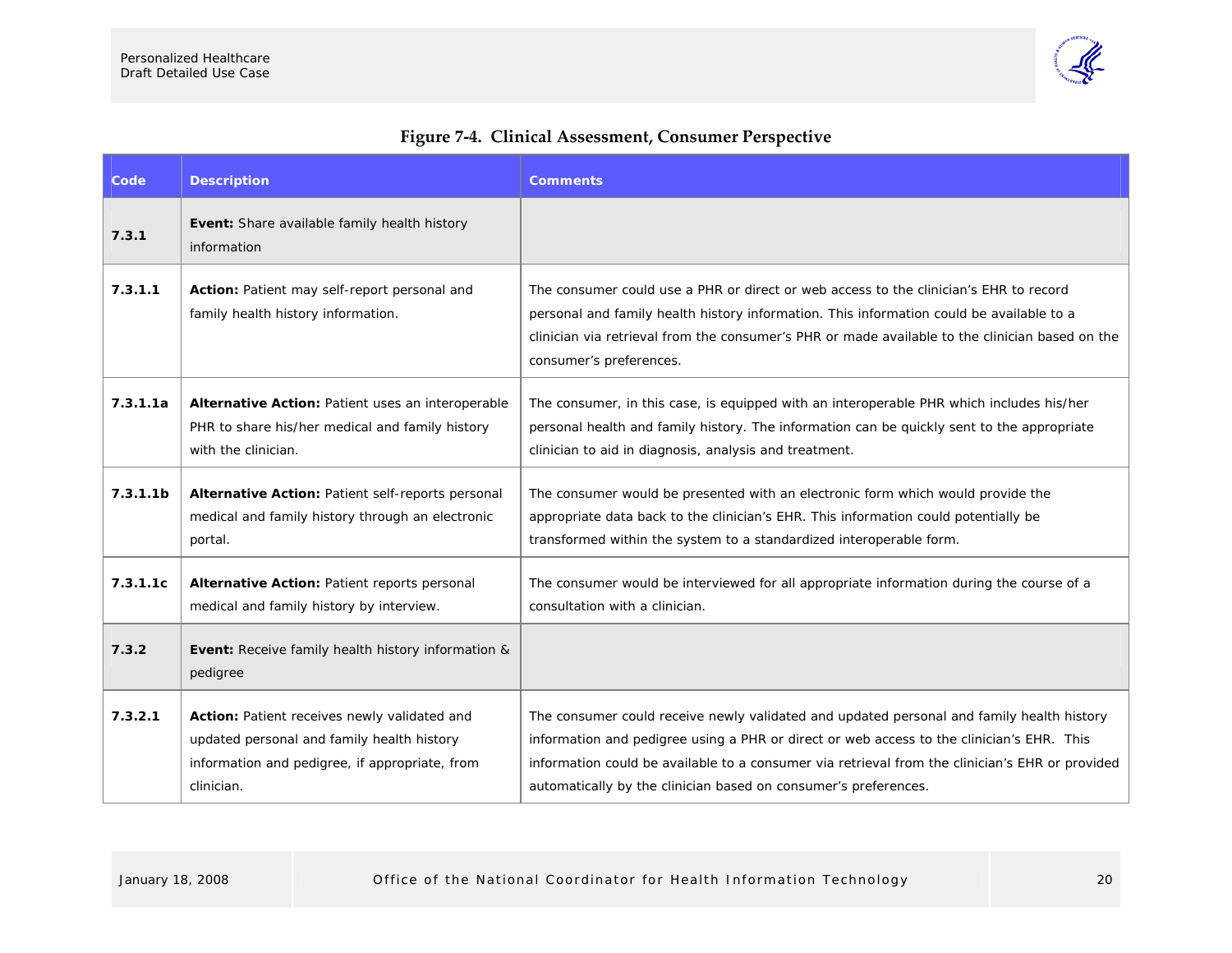

| Code                 | <b>Description</b>                                                                                                                                                                       | <b>Comments</b>                                                                                                                                                                                                                                                                                                                     |
|----------------------|------------------------------------------------------------------------------------------------------------------------------------------------------------------------------------------|-------------------------------------------------------------------------------------------------------------------------------------------------------------------------------------------------------------------------------------------------------------------------------------------------------------------------------------|
| 7.3.2.1a             | <b>Alternative Action: Patient receives newly</b><br>validated and updated personal and family health<br>history information and pedigree, if appropriate,<br>via an interoperable PHR.  | The consumer, in this case, is equipped with an interoperable PHR which carries his/her<br>newly validated and updated personal and family health history information and pedigree<br>from the clinician's EHR. The information can be received from the appropriate clinician to aid<br>in diagnosis, analysis and treatment plan. |
| 7.3.2.1 <sub>b</sub> | <b>Alternative Action:</b> Clinician reports newly<br>validated and updated personal and family health<br>history information and pedigree, if appropriate,<br>via patient consultation. | The clinician would communicate all appropriate newly validated and updated personal and<br>family health history information and pedigree information during the course of a consultation<br>with the consumer.                                                                                                                    |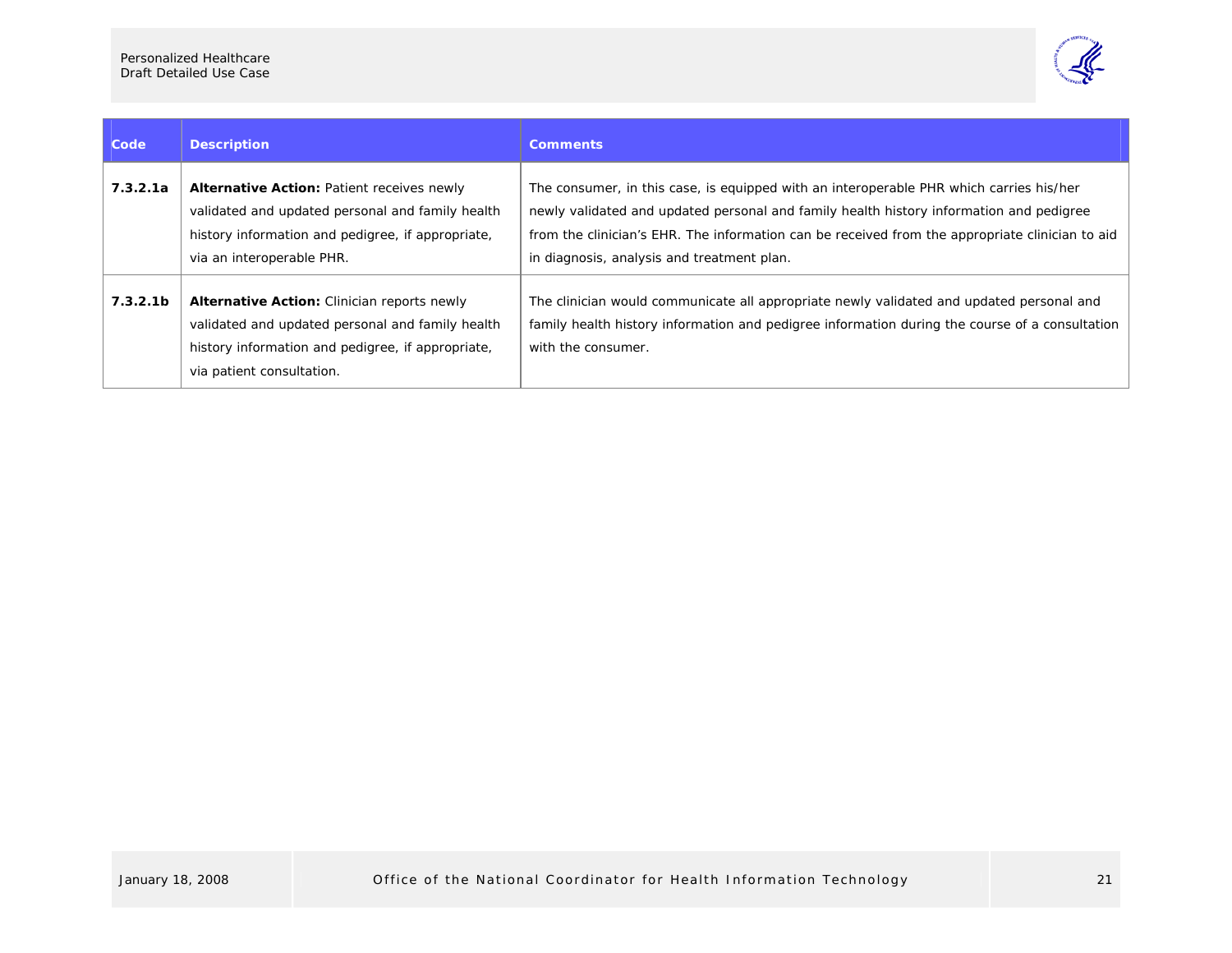#### **8.0Scenario 2: Genetic Testing, Reporting, and Clinical Management**

<span id="page-24-0"></span>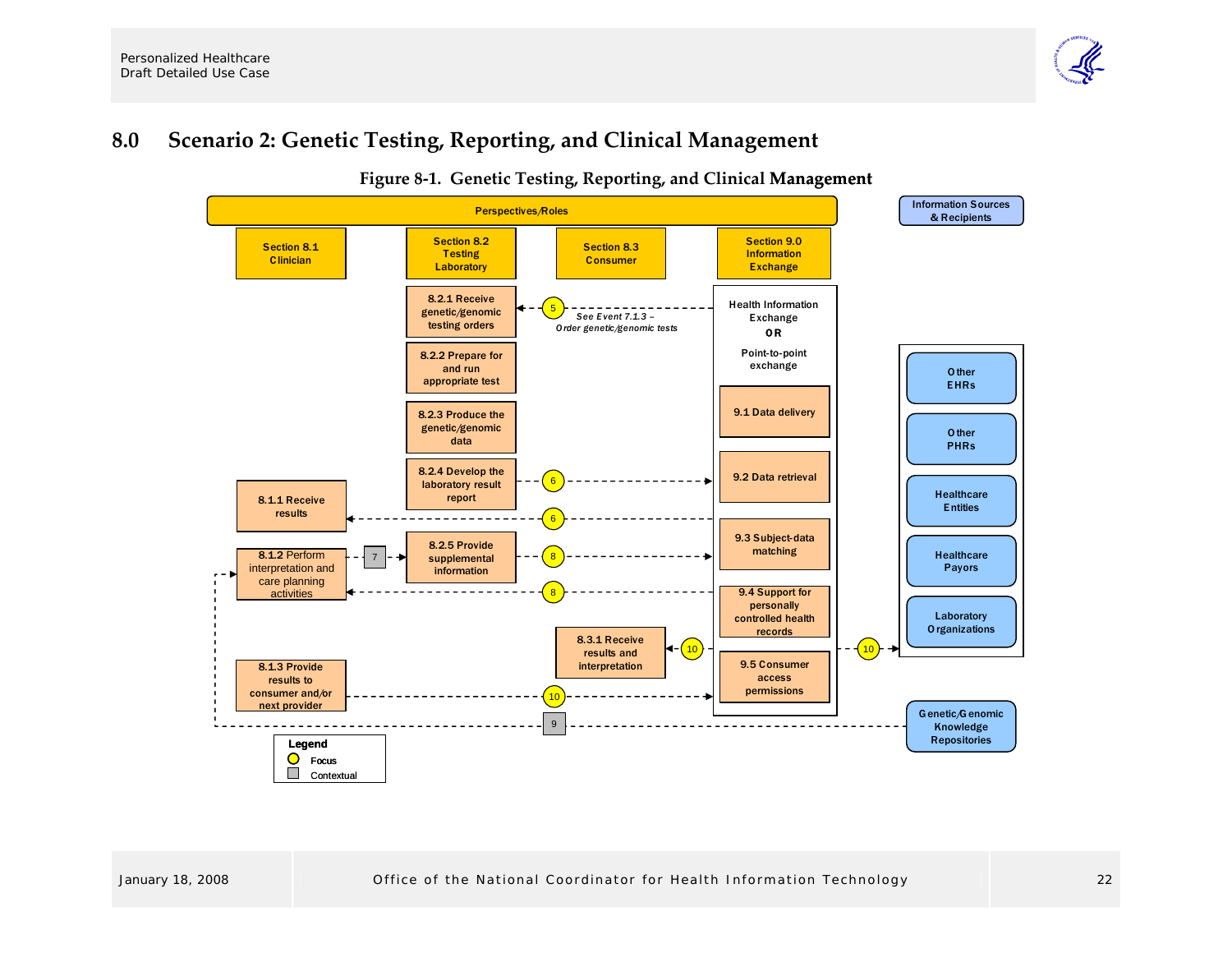7



**Figure <sup>8</sup>‐2. Genetic Testing, Reporting, and Clinical Management Scenario Flows**

- The testing laboratory receives and captures the genetic/genomic  $\frac{5}{2}$  fine testing iaboratory receives and captures  $\frac{5}{2}$  testing orders and accompanying information.
- The testing laboratory transmits results to the ordering clinician. 6
	- The clinician may request additional information i.e. sequence information from the testing laboratory via their EHR. This may have been previously 'pushed' to the clinician.
- Clinician receives additional information back from the testing laboratory. 8
- Clinician utilizes external ad hoc data from repositories for interpretation support. 9
- <span id="page-25-0"></span>Clinician sends result report to consumer(s) and/or next provider of care. 10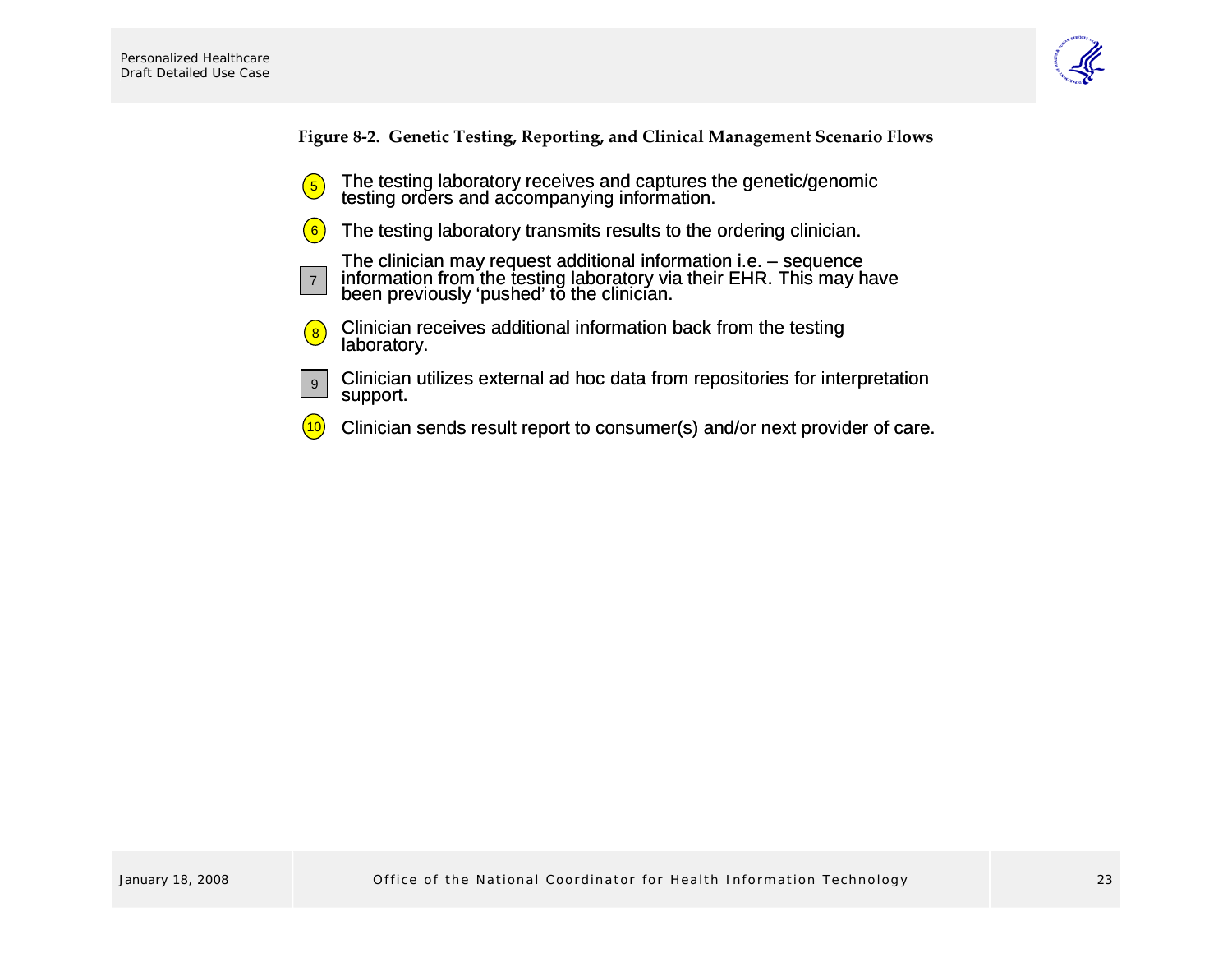

<span id="page-26-0"></span>

| Code    | <b>Description</b>                                                                     | <b>Comments</b>                                                                                                                                                                                                                                                                                                                                                                                                                                                                                                                                                                                                                                                         |
|---------|----------------------------------------------------------------------------------------|-------------------------------------------------------------------------------------------------------------------------------------------------------------------------------------------------------------------------------------------------------------------------------------------------------------------------------------------------------------------------------------------------------------------------------------------------------------------------------------------------------------------------------------------------------------------------------------------------------------------------------------------------------------------------|
| 8.1.1   | <b>Event: Receive results</b>                                                          |                                                                                                                                                                                                                                                                                                                                                                                                                                                                                                                                                                                                                                                                         |
| 8.1.1.1 | <b>Action:</b> The ordering clinician receives results<br>from the testing laboratory. | The clinician receives the genetic/genomic test results via an EHR or other clinical data<br>system. All identified genetic variants, a full description of what was tested (possibly to<br>include sequence level information), and the interpretation could be included in the structured<br>representation.                                                                                                                                                                                                                                                                                                                                                          |
| 8.1.2   | Event: Perform interpretation and care planning<br>activities                          |                                                                                                                                                                                                                                                                                                                                                                                                                                                                                                                                                                                                                                                                         |
| 8.1.2.1 | Action: Perform interpretation and care planning<br>activities.                        | The ordering clinician performs interpretation, care planning, and care plan implementation<br>activities utilizing several forms of decision support including, but not limited to, external data<br>repositories and integrated decision support information and algorithms built into the<br>clinician's own EHR. Information may also be retrieved from external data repositories such<br>as OMIM. The ordering clinician may also consult with molecular pathologists during the<br>process of analyzing and interpreting the genetic/genomic test results. This particular<br>information exchange may present an opportunity for standardization in the future. |
| 8.1.2.2 | Action: Request and view additional information<br>from the testing laboratory.        | The clinician may also request additional information from the testing laboratory, such as<br>genomic sequence information, which could be communicated to the clinician in a structured,<br>standardized format. Standardization needs exist for clinicians and laboratories working with<br>communication of genetic/genomic testing information. These needs are focused on<br>establishing more complete and robust data standards using a healthcare terminology, along<br>with a standardized format, both of which are needed to help achieve the interoperable<br>integration of genetic/genomic test information into EHRs.                                    |

#### **Figure <sup>8</sup>‐3. Genetic Testing, Reporting, and Clinical Management, Clinician Perspective**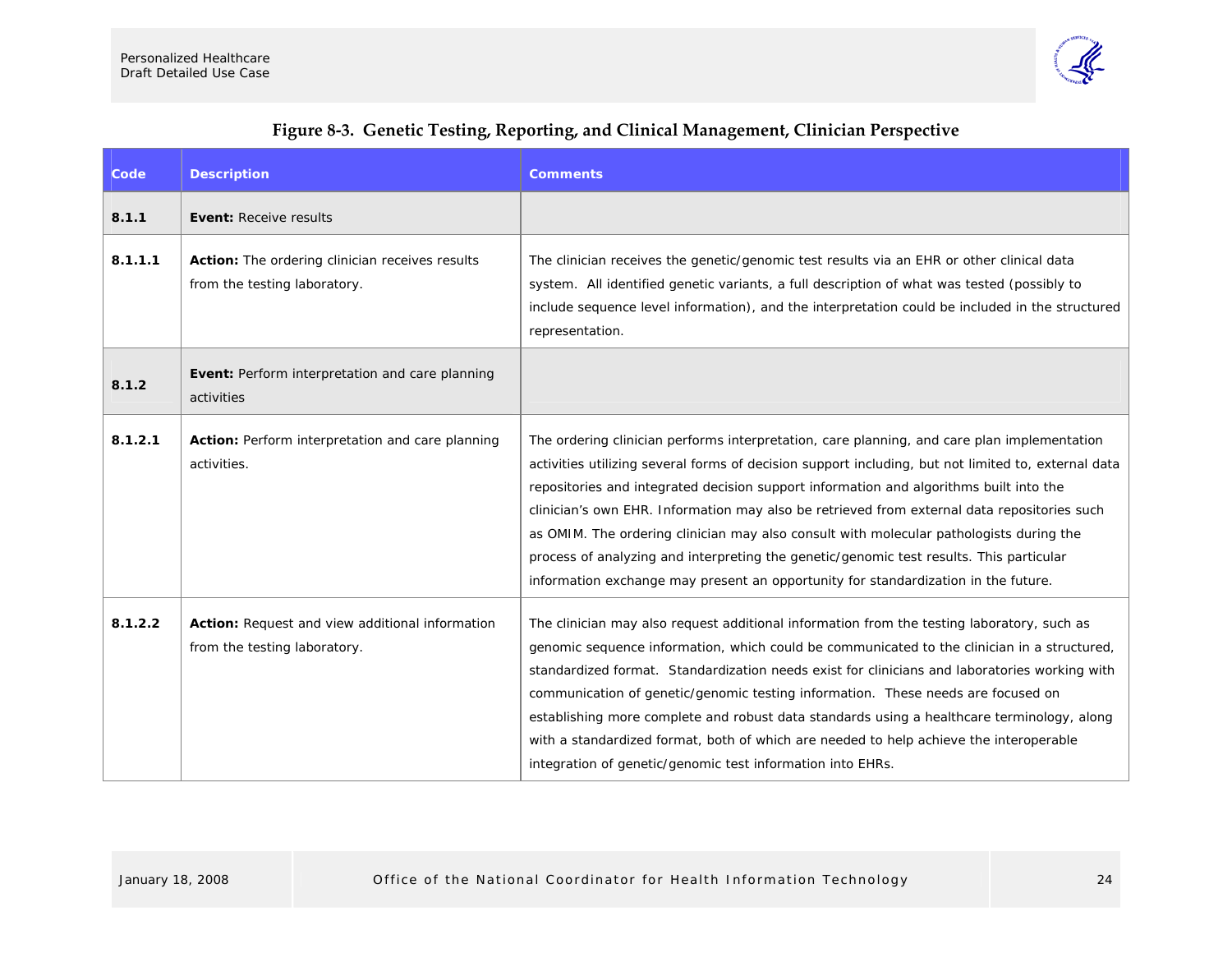

| Code    | <b>Description</b>                                                                                                                              | <b>Comments</b>                                                                                                                                                                                                                                                                                                                                                                                                                                                                                           |
|---------|-------------------------------------------------------------------------------------------------------------------------------------------------|-----------------------------------------------------------------------------------------------------------------------------------------------------------------------------------------------------------------------------------------------------------------------------------------------------------------------------------------------------------------------------------------------------------------------------------------------------------------------------------------------------------|
| 8.1.3   | <b>Event:</b> Provide results to the consumer and/or the<br>next provider of care                                                               |                                                                                                                                                                                                                                                                                                                                                                                                                                                                                                           |
| 8.1.3.1 | <b>Action:</b> Communicate results and additional<br>interpretation from the testing laboratory to the<br>next provider of care.                | The ordering clinician provides results and additional interpretation from the testing<br>laboratory to other clinicians, such as the next provider of care. This information can be<br>incorporated into clinician's EHRs. The information communicated may also include personal<br>and family health information captured and organized by the ordering clinician such as a<br>family pedigree.                                                                                                        |
| 8.1.3.2 | Action: Communicate results and additional<br>interpretation from the testing laboratory to the<br>patient and other authorized family members. | The ordering clinician provides results and additional interpretation from the testing<br>laboratory to the consumer(s). The information communicated may also include personal and<br>family health information captured by the ordering clinician. The information could be hand-<br>written or printed out from the clinician's EHR. It could also be communicated in a<br>standardized interoperable form for inclusion into the patient's PHR. The patient may also be<br>provided with a care plan. |

#### **Figure <sup>8</sup>‐4. Genetic Testing, Reporting, and Clinical Management, Testing Laboratory Perspective**

<span id="page-27-0"></span>

| <b>Code</b> | <b>Description</b>                                                        | <b>Comments</b>                                                                                                                                                                                         |
|-------------|---------------------------------------------------------------------------|---------------------------------------------------------------------------------------------------------------------------------------------------------------------------------------------------------|
| 8.2.1       | Event: Receive genetic/genomic testing orders                             |                                                                                                                                                                                                         |
| 8.2.1.1     | <b>Action:</b> Receive and capture the genetic/genomic<br>testing orders. | The testing laboratory receives and captures the genetic/genomic testing orders and any<br>accompanying information necessary for the testing from a structured, standards-based<br>electronic message. |
| 8.2.2       | <b>Event:</b> Prepare for and run appropriate test                        |                                                                                                                                                                                                         |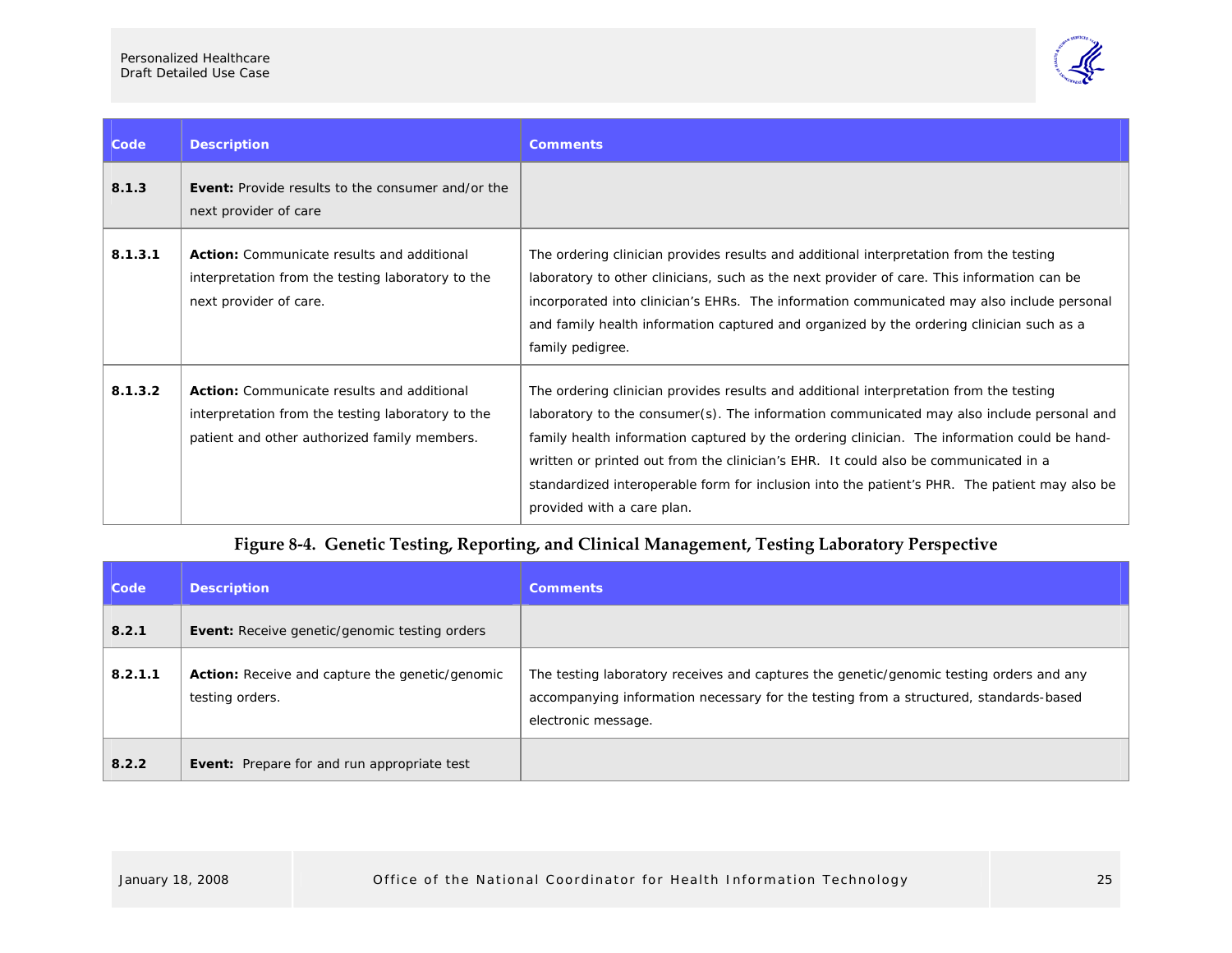

| Code     | <b>Description</b>                                                                                           | <b>Comments</b>                                                                                                                                                                                                                                                                                                                                                                                                                                                                           |
|----------|--------------------------------------------------------------------------------------------------------------|-------------------------------------------------------------------------------------------------------------------------------------------------------------------------------------------------------------------------------------------------------------------------------------------------------------------------------------------------------------------------------------------------------------------------------------------------------------------------------------------|
| 8.2.2.1  | Action: Prepare for and run the appropriate test<br>based on the genetic/genomic testing orders<br>received. | The laboratorial staff prepares for the genetic/genomic test based on the testing orders<br>received. A level of analysis is necessary by the laboratorial staff to ensure that all the<br>accurate and correct information to run the specialized tests has been received and properly<br>set up within the Laboratory Information System (LIS). It is possible, based on the<br>capabilities of the LIS, that some of this analysis may be completed within the LIS<br>automatically.   |
| 8.2.2.1a | Alternative Action: Communicate with the<br>ordering clinician to get clarification.                         | Because of the specialized nature of genetic testing and the evolving technologies, situations<br>may arise in which the testing laboratory will need to communicate back to the ordering<br>clinician to ensure that the correct testing has been ordered and all the necessary information<br>has been gathered to enable testing to take place. The clinician responds to communication<br>from the testing laboratory. This information exchange is likely to be of an ad hoc nature. |
| 8.2.2.2  | Action: Make revisions to orders, as necessary.                                                              | Based on the review, the testing laboratory may revise the order after consulting with and<br>informing the clinician.                                                                                                                                                                                                                                                                                                                                                                    |
| 8.2.2.3  | Action: Return information on order status or any<br>order changes.                                          | Information on order status and any order modifications could be incorporated into the EHR<br>for access by clinicians involved in the patient's care.                                                                                                                                                                                                                                                                                                                                    |
| 8.2.3    | Event: Produce the genetic/genomic data                                                                      |                                                                                                                                                                                                                                                                                                                                                                                                                                                                                           |
| 8.2.3.1  | Action: Perform the steps required to produce the<br>data.                                                   | The testing laboratory performs the technical steps required to produce the genetic/genomic<br>data.                                                                                                                                                                                                                                                                                                                                                                                      |
| 8.2.4    | Event: Develop the laboratory result report                                                                  |                                                                                                                                                                                                                                                                                                                                                                                                                                                                                           |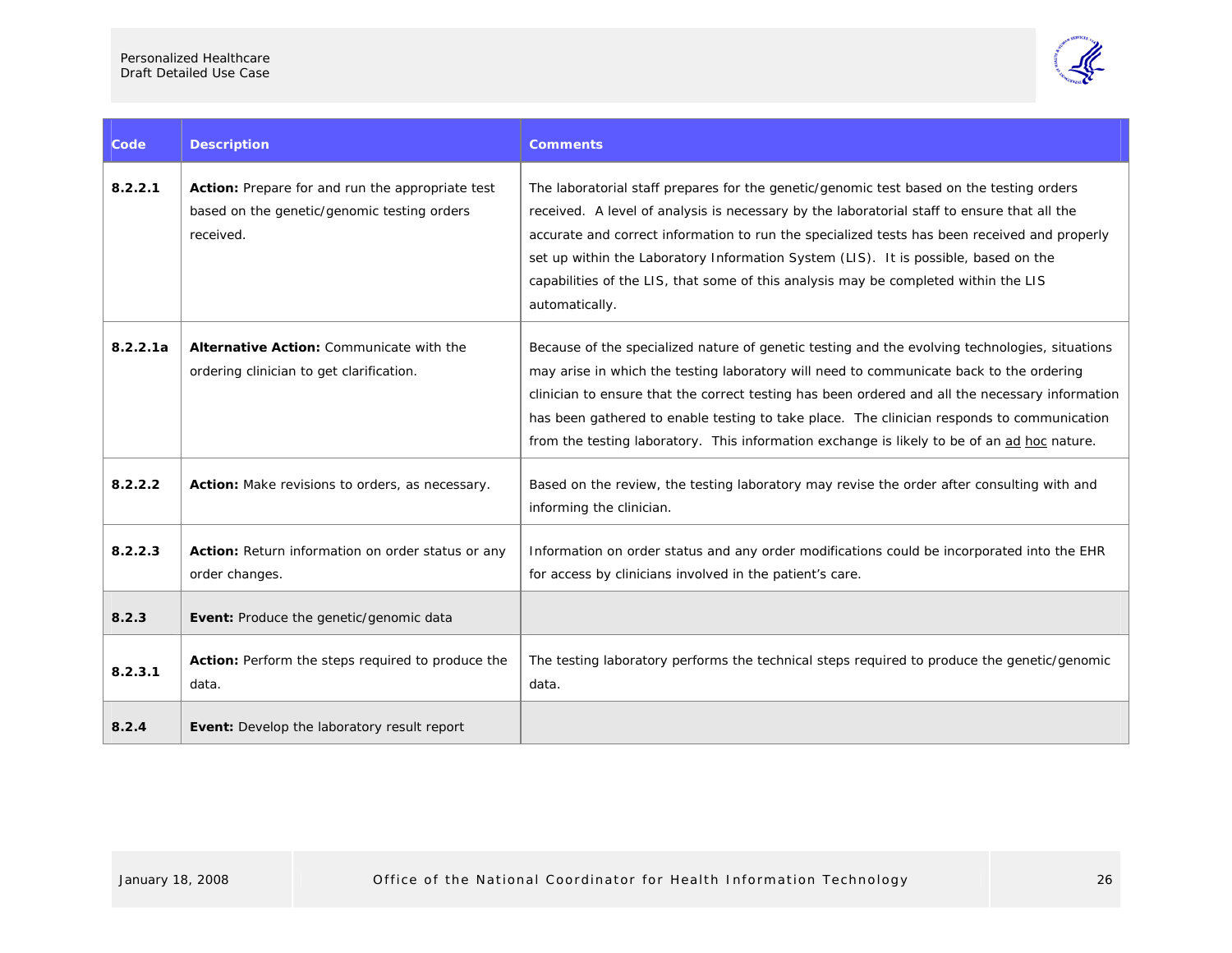

| Code    | <b>Description</b>                                                     | <b>Comments</b>                                                                                                                                                                                                                                                                                                                                                                                                                                                                                                                                                                                                                                                         |
|---------|------------------------------------------------------------------------|-------------------------------------------------------------------------------------------------------------------------------------------------------------------------------------------------------------------------------------------------------------------------------------------------------------------------------------------------------------------------------------------------------------------------------------------------------------------------------------------------------------------------------------------------------------------------------------------------------------------------------------------------------------------------|
| 8.2.4.1 | Action: Develop the laboratory result report.                          | The testing laboratory develops the laboratory report and transmits it in both narrative and<br>structured form in a standards-based electronic message to the ordering clinician's EHR or<br>other clinical data system. The patient report may also be transmitted to other authorized<br>healthcare providers based on the consumer's preferences and/or needs.                                                                                                                                                                                                                                                                                                      |
|         |                                                                        | All identified genetic variants, a full description of what was tested (possibly to include<br>sequence level information), and the interpretation could be included in the structured<br>representation. Genetic/genomic knowledge repositories may be utilized by the testing<br>laboratory to support this activity.                                                                                                                                                                                                                                                                                                                                                 |
| 8.2.5   | Event: Provide supplemental information                                |                                                                                                                                                                                                                                                                                                                                                                                                                                                                                                                                                                                                                                                                         |
| 8.2.5.1 | Action: Provide supplemental information to the<br>ordering clinician. | The testing laboratory may receive requests from the ordering clinician for additional<br>information, such as sequence information or raw instrument data, which could be<br>communicated to the clinician in a structured, standardized format. Standardization needs<br>exist for clinicians and laboratories working with communication of genetic/genomic testing<br>information. These needs are focused on establishing more complete and robust data<br>standards using a healthcare terminology, along with a standardized format, both of which<br>are needed to help achieve the interoperable integration of genetic/genomic test information<br>into EHRs. |

### **Figure <sup>8</sup>‐5. Genetic Testing, Reporting, and Clinical Management, Consumer Perspective**

<span id="page-29-0"></span>

| <b>Code</b> | <b>Description</b>                               | <b>Comments</b> |
|-------------|--------------------------------------------------|-----------------|
| 8.3.1       | <b>Event:</b> Receive results and interpretation |                 |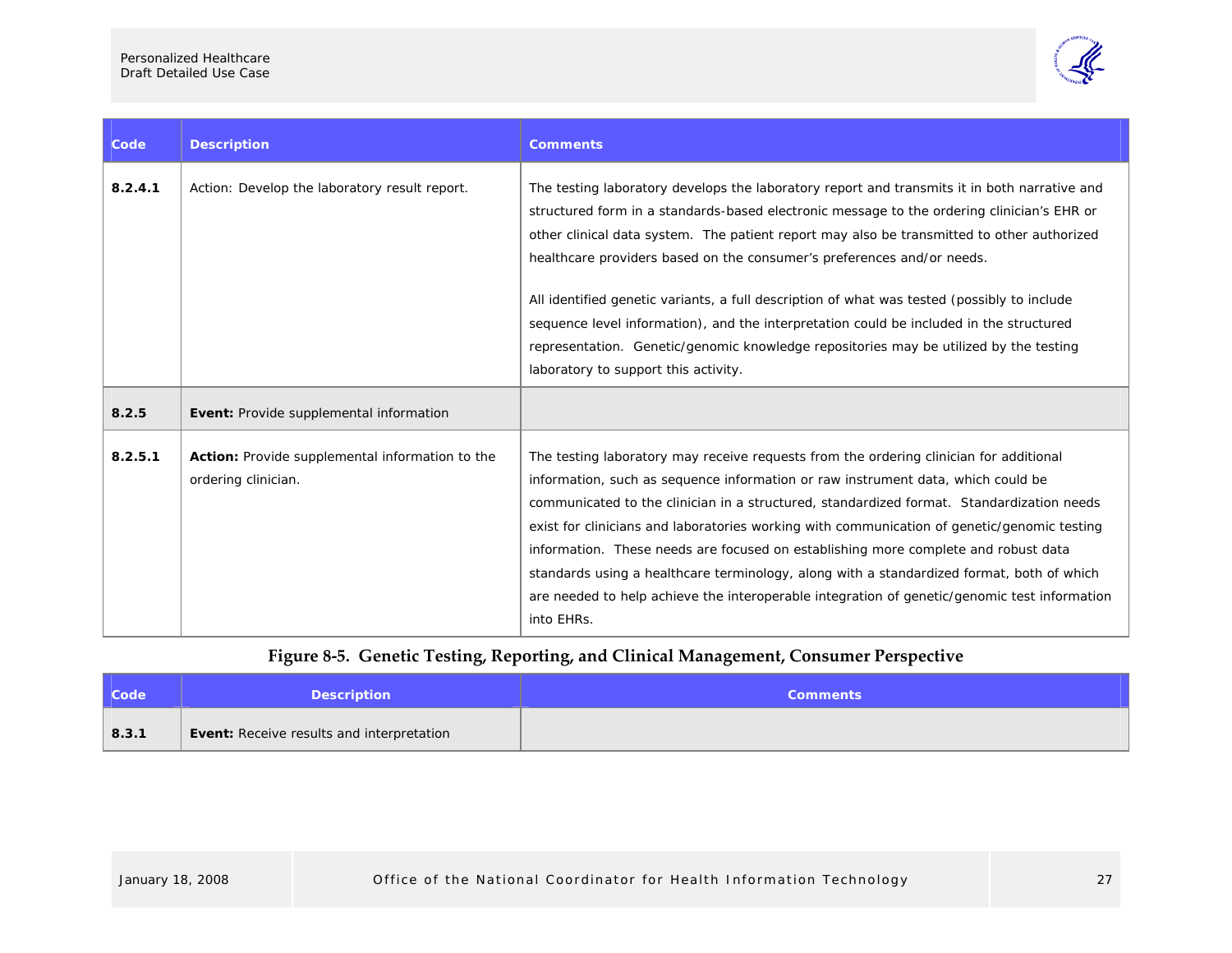

| Code    | <b>Description</b>                                                                  | <b>Comments</b>                                                                                                                                                                                                                                                                                                                                                                                                                                                                                                                                                                                                                                                                                                                                                                                                                                                                                |
|---------|-------------------------------------------------------------------------------------|------------------------------------------------------------------------------------------------------------------------------------------------------------------------------------------------------------------------------------------------------------------------------------------------------------------------------------------------------------------------------------------------------------------------------------------------------------------------------------------------------------------------------------------------------------------------------------------------------------------------------------------------------------------------------------------------------------------------------------------------------------------------------------------------------------------------------------------------------------------------------------------------|
| 8.3.1.1 | <b>Action:</b> Consumer receives laboratory results and<br>clinical interpretation. | The consumer receives available personal, family health, and/or genetic/genomic testing<br>information via their PHR. This information may have been self-reported earlier, or may be<br>derived from their clinicians' EHR systems, other authoritative clinical sources and/or<br>administrative data sources. Information in a standardized interoperable form would move<br>through an information exchange and could be sent to other providers of care. Consumers<br>would additionally benefit from the ability to permit designated clinicians and other<br>individuals (e.g., family members) to request and view information in their PHR (a.k.a., proxy<br>access). The consumer's authorized family members would also benefit from the ability to<br>view, select, and/or incorporate information into their own PHRs, in accordance with the<br>consumer's personal preferences. |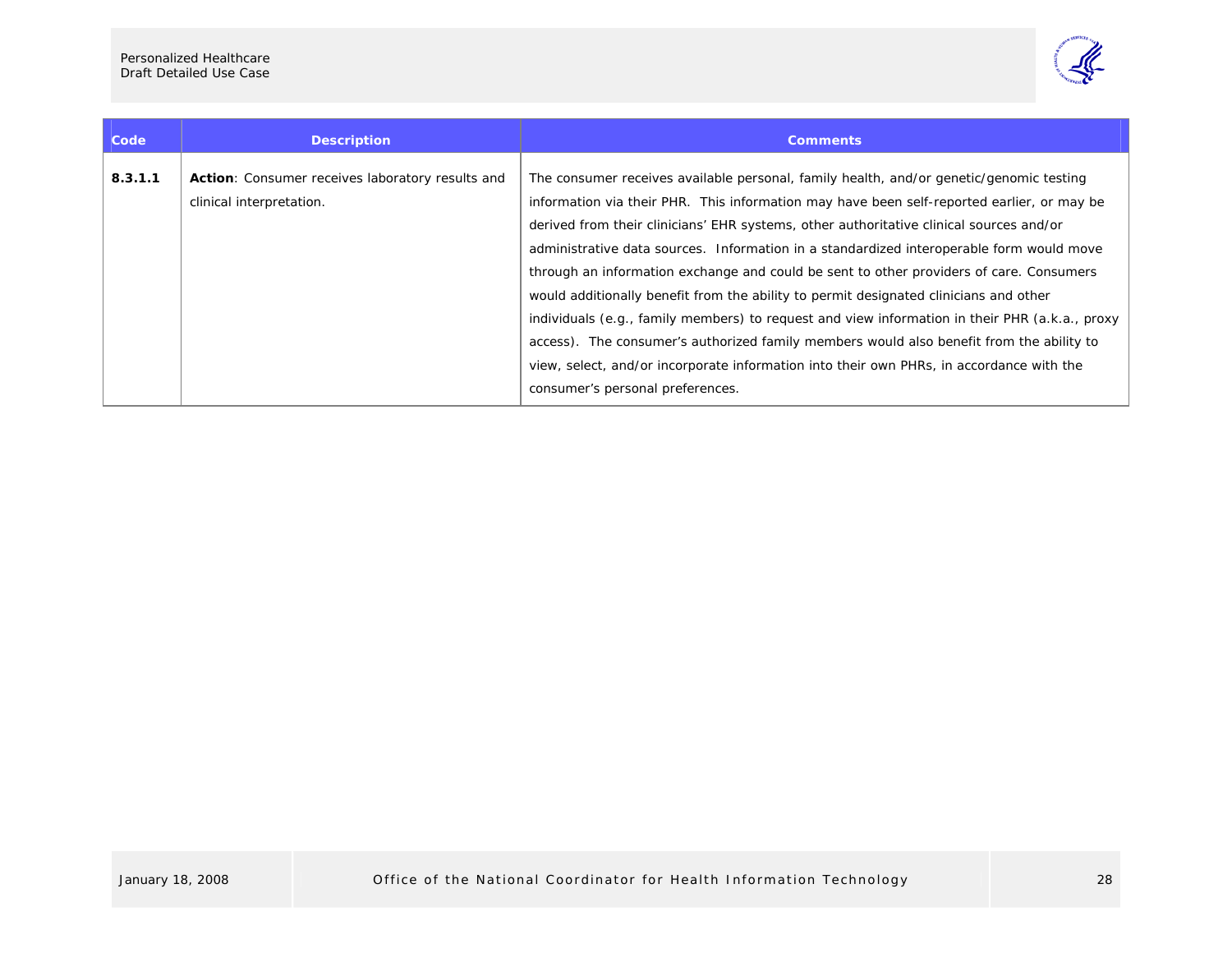

## <span id="page-31-0"></span>**9.0 Information Exchange**

This section highlights selected information exchange capabilities which enable the scenarios described in this use case. These functional capabilities may be provided fully or partially by a variety of organizations including free-standing or geographic health information exchanges (e.g., RHIOs), integrated care delivery networks, provider organizations, health record banks, public health networks, specialty networks, and others supporting these capabilities.

| Code | Capability                                                                                                                                                                                                                                                                                                                     | <b>Comments</b>                                                                                                                                                                                                                                                                                                                                                            |
|------|--------------------------------------------------------------------------------------------------------------------------------------------------------------------------------------------------------------------------------------------------------------------------------------------------------------------------------|----------------------------------------------------------------------------------------------------------------------------------------------------------------------------------------------------------------------------------------------------------------------------------------------------------------------------------------------------------------------------|
| 9.1  | Data delivery – including secure data<br>delivery, confirmation of delivery to EHRs,<br>personally controlled health records, other<br>systems and networks                                                                                                                                                                    | Capability to securely deliver data to the intended<br>recipient, confirm delivery, including the ability to<br>route data based on message content if required.<br>For example, routing may be applicable to identify<br>the destination testing laboratory which is to receive<br>the genetic/genomic testing orders.                                                    |
| 9.2  | Data retrieval - including data lookup,<br>retrieval and data location registries                                                                                                                                                                                                                                              | Capability to locate and retrieve requested data<br>subject to consumer access decisions and local<br>policies. For example, retrieving the consumer's<br>family health history information involves<br>determining the availability of the requested<br>information as well as delivery to the requestor                                                                  |
| 9.3  | Subject-data matching                                                                                                                                                                                                                                                                                                          | Capability to match available data to the appropriate<br>person during retrieval or routing. For example,<br>when a clinician makes a request for family health<br>history information for a specific person, the<br>systems involved in the information exchange<br>confirm that the data available for retrieval match<br>the person of interest to the clinician.       |
| 9.4  | Support for personally controlled health<br>records - including managing consumer-<br>identified locations to store their personally<br>controlled health information; support<br>consumer requests for information as well<br>as routing of information to the consumer's<br>preferred personally controlled health<br>record | Capability to maintain and implement information<br>identifying the consumers preferred personally<br>controlled health record (e.g., a PHR or health<br>record bank) to support data routing and retrieval.<br>For example, the consumer may identify a specific<br>personally controlled health record which holds their<br>available family health history information. |

#### **Figure 9‐1. Personalized Healthcare Information Exchange Capabilities**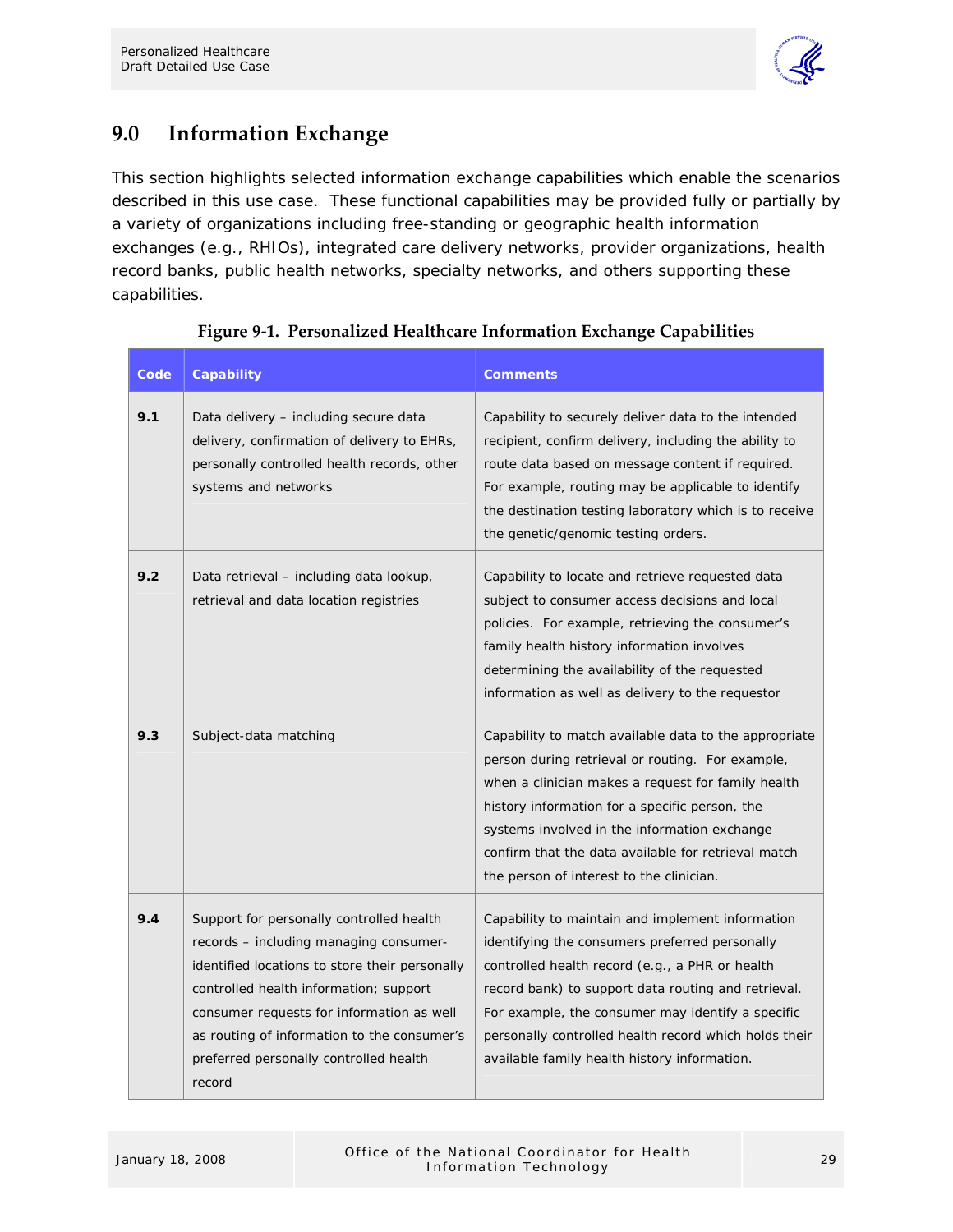

| Code | <b>Capability</b>                                                                                                                                                                                                  | <b>Comments</b>                                                                                                                                                                                                                                                                                                                                                                                                                    |
|------|--------------------------------------------------------------------------------------------------------------------------------------------------------------------------------------------------------------------|------------------------------------------------------------------------------------------------------------------------------------------------------------------------------------------------------------------------------------------------------------------------------------------------------------------------------------------------------------------------------------------------------------------------------------|
| 9.5  | Consumer-controlled access decisions -<br>including managing consumer-controlled<br>providers of care and access permissions<br>information; including consumer choice to<br>not participate in network activities | Capability to manage and implement consumer-<br>controlled access decisions during information<br>exchange activities. For example, if a consumer<br>chooses to not make their health information<br>available through network activities, those systems<br>involved in exchanging health information would<br>need to maintain awareness of this decision and<br>honor it when requests for the consumer's data are<br>processed. |

While not described in this section, other capabilities support information exchange including: data integrity and non-repudiation checking; subject and user identity arbitration with like identities during information exchanges; access logging and error handling for data access and exchange; consumer review of disclosure and access logs; and routing consumer requests to correct data.

**Health Information Exchange (HIE):** For the purpose of this use case, the functional capability to exchange health information between networks in order to exchange the health information of individuals or populations. These functional capabilities may be provided fully or partially by a variety of organizations including free-standing or geographic health information exchanges (e.g., RHIOs), integrated care delivery networks, provider organizations, health record banks, public health networks, specialty networks, and others supporting these capabilities.

**Point-to-Point Exchange:** A direct link or communication connection with defined endpoints.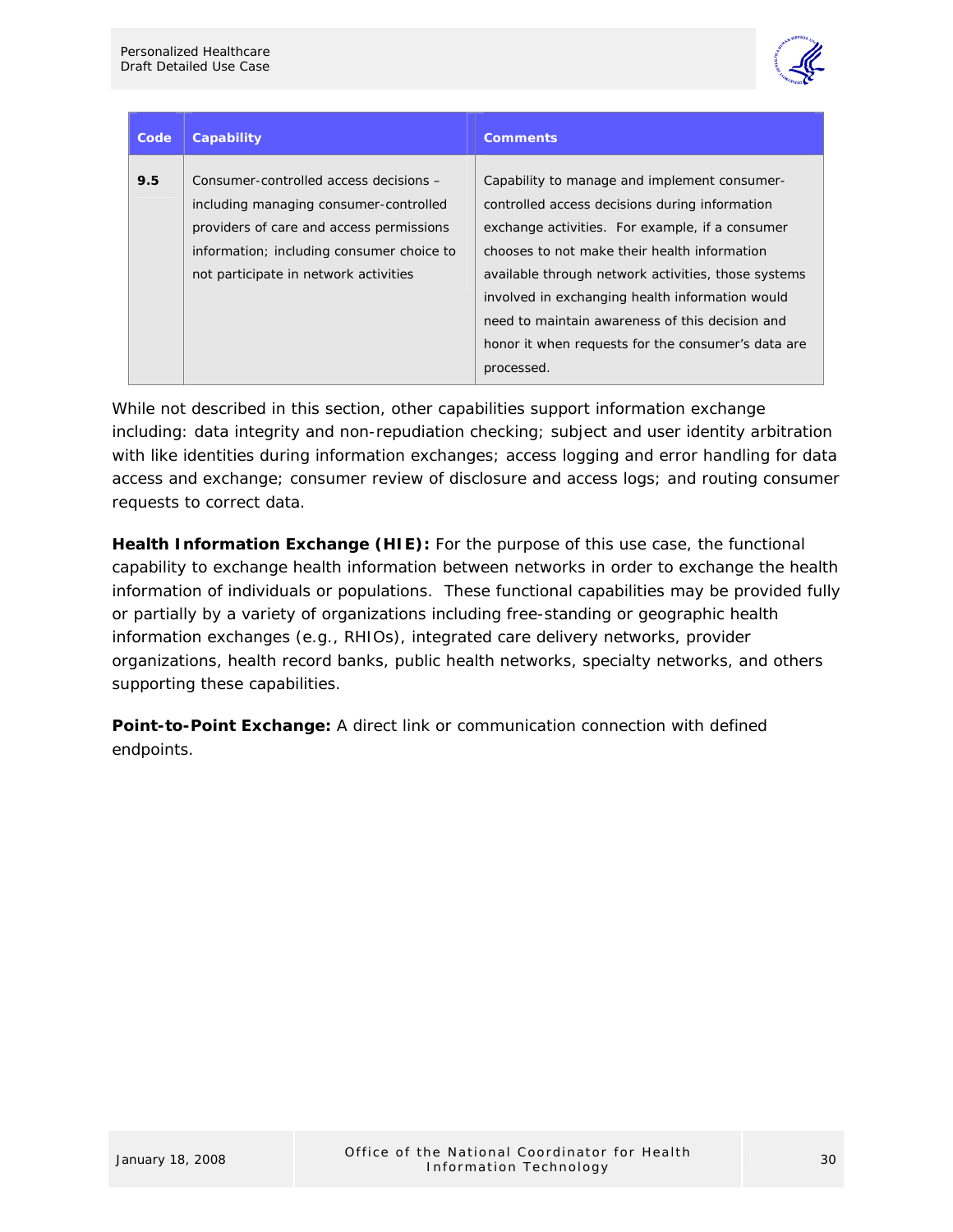

## <span id="page-33-0"></span>**10.0 Dataset Considerations**

Currently, there are no data set and/or standards for the transfer of appropriate and necessary information to facilitate personalized healthcare delivery. As personalized healthcare is further defined, the dataset will become central to the adoption and success of personalized healthcare. At the request of AHIC, the PHC Workgroup has been working on the development of a dataset specific to personalized healthcare. The dataset that is most specific to personalized healthcare falls into two broad categories: 1) family health history information and 2) genetic/genomic test result information. The first is critical in assessing patient risk and determining which genetic/genomic information must be gathered or generated and the second is specific information identifying the genetic/genomic status of patients for the purposes of diagnosis or treatment of various disease states, including familial forms of various genetic diseases, as well as guiding treatment of cancer and other illnesses by using pharmacogenetic information.

The core dataset is still being developed under the direction of the PHC Workgroup. For the purposes of addressing the scenarios in this use case, the following non-exhaustive information categories with limited examples may be considered:

- Demographic information
	- o Name
	- o Numerical identifier
	- o Race
- Personal health information
	- o History of specific disorders
	- o Relevant non-genetic laboratory test data
	- o Any prior treatment for specific disorders
- Family history information
	- o Disorders of family members
	- o Ages of death of various family members
	- o Relevant social data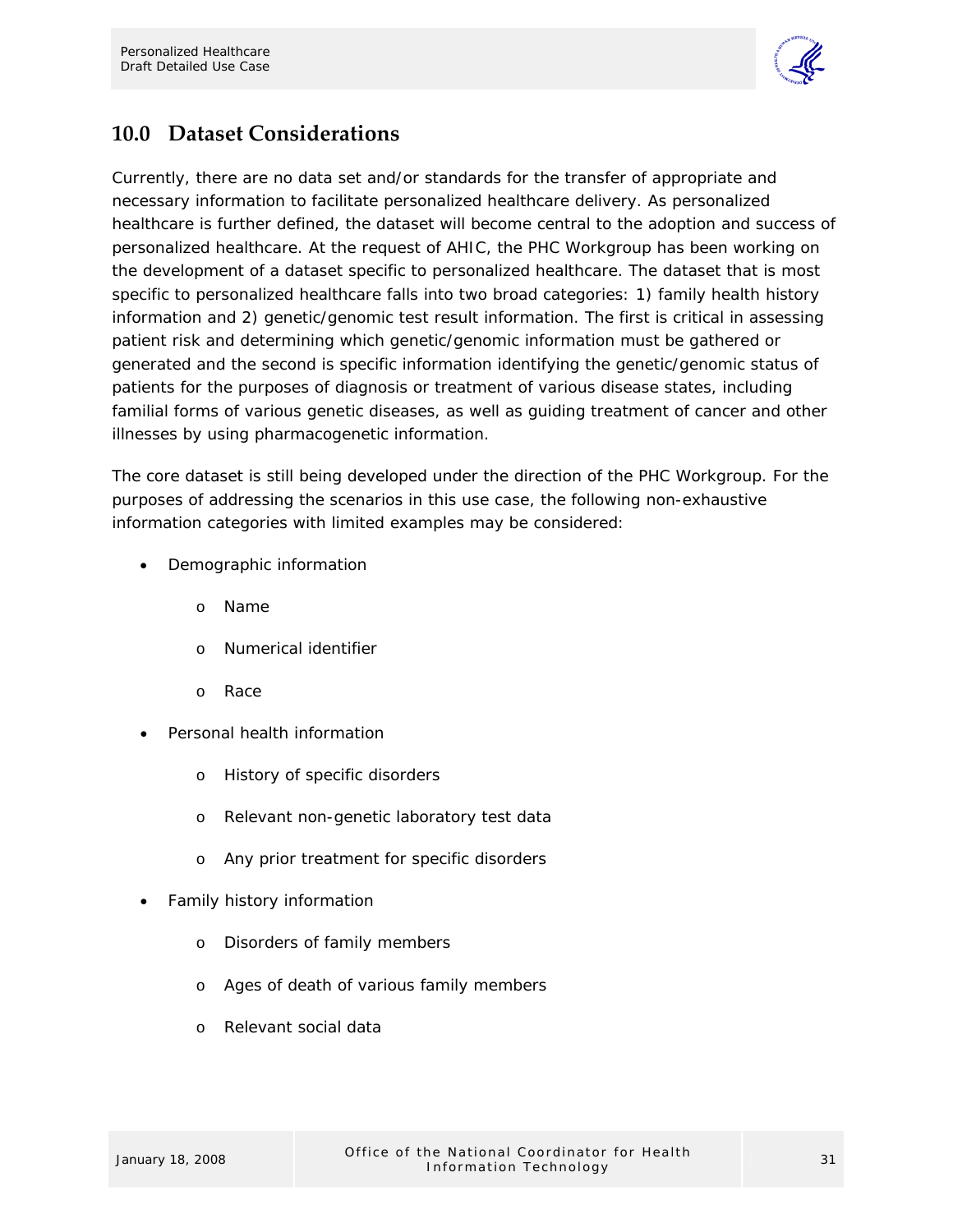

- Personal genetic/genomic data
	- o Prior genetic/genomic lab results
	- o Prior genetic status for specific disease
	- o Full genome scan: DNA
- Family genetic/genomic information
	- o Genetic/genomic data of family members
	- o Pedigree in structured form when appropriate
	- o History of consanguinity

The document entitled "Family Health History Multi-Stakeholder Workgroup Data Requirements Summary" is available for review and public feedback at the Personalized Healthcare Use Case website located at http://www.hhs.gov/healthit/usecases.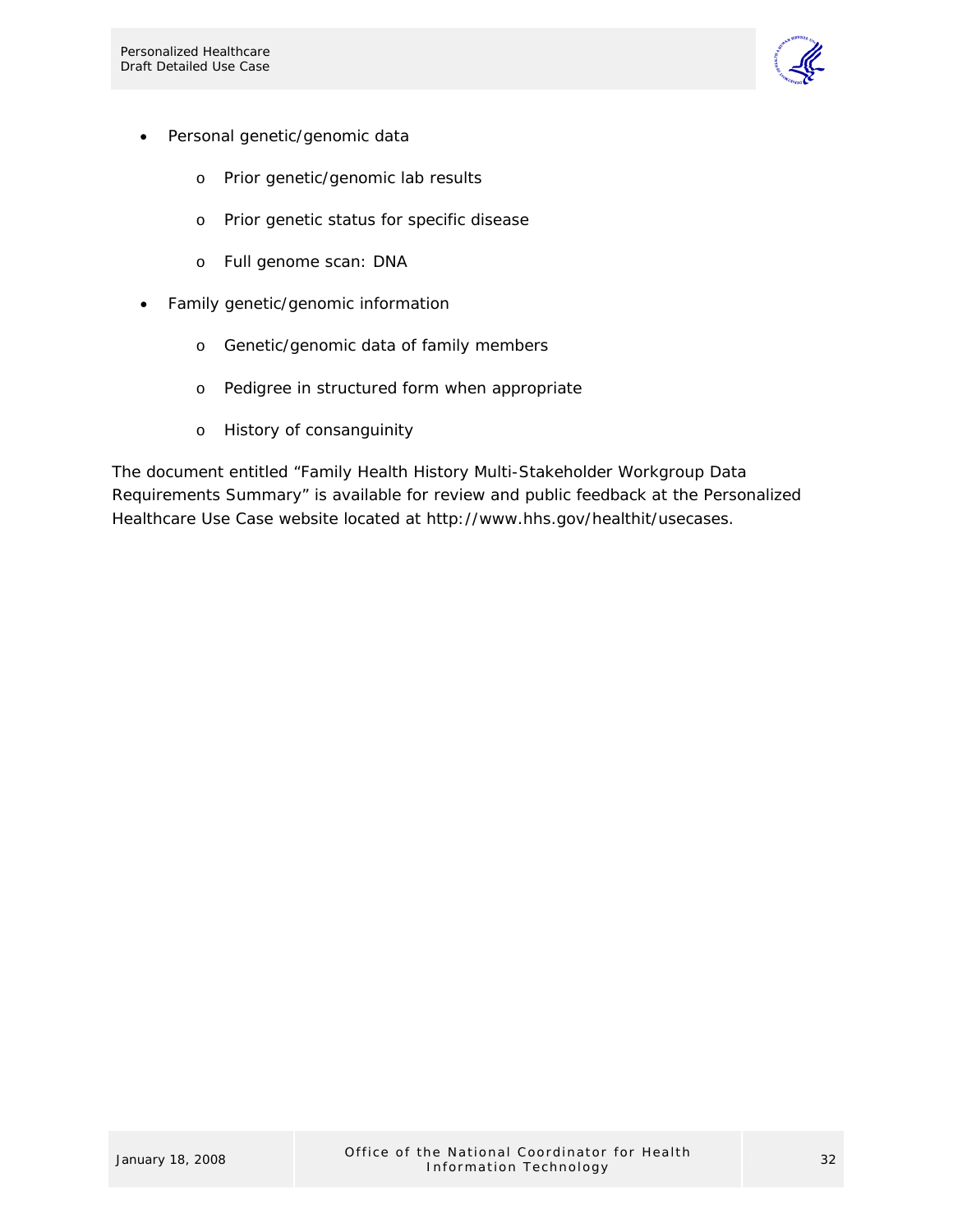

## <span id="page-35-0"></span>**Appendix A: Glossary**

These items are included to clarify the intent of this use case. They should not be interpreted as approved terms or definitions but considered as contextual descriptions.

**AHIC:** American Health Information Community; a federal advisory body chartered in 2005, serving to make recommendations to the Secretary of the U.S. Department of Health and Human Services regarding the development and adoption of health information technology.

**Care:** Relieving the suffering of individuals, families, communities, and populations by providing, protecting, promoting, and advocating the optimization of health and abilities.

**Clinical Genetic Databases:** Organizations that maintain resources, such as online servers and databases which provide detailed contextual knowledge specific to genetic diseases and the impact of genetic status on medical treatments. These databases may also provide references to the relevant medical literature.

**Clinicians:** Healthcare providers with patient care responsibilities, including physicians, advanced practice nurses, pharmacists, physician assistants, nurses, medical geneticists, genetic counselors, and other credentialed personnel involved in treating patients.

**CMS:** Centers for Medicare & Medicaid Services; a federal agency within the Department of Health and Human Services that administers Medicare, Medicaid and the State Children's Health Insurance Program.

**Consanguinity:** Relationship by blood or by a common ancestor that may influence disorders of patient, family members, and/or relatives.

**Consumers:** Members of the public that include patients as well as caregivers, patient advocates, surrogates, family members, and other parties who may be acting for, or in support of, a patient receiving or potentially receiving healthcare services.

**Decision Support:** A discipline that enables improved analysis and conclusions based on related information, recent research, algorithms, or other resources. In a clinical environment, decision support can help clinicians make more informed care decisions based on these resources. Clinical decision support is a related discipline with specific components such as best practice guidelines, medication contraindication information, and access to recent research.

**Department of Health and Human Services (HHS):** Department of Health and Human Services; the United States federal agency responsible for protecting the health of the nation and providing essential human services with the assistance of its operating divisions that include: Administration for Children and Families (ACF), Administration on Aging (AOA),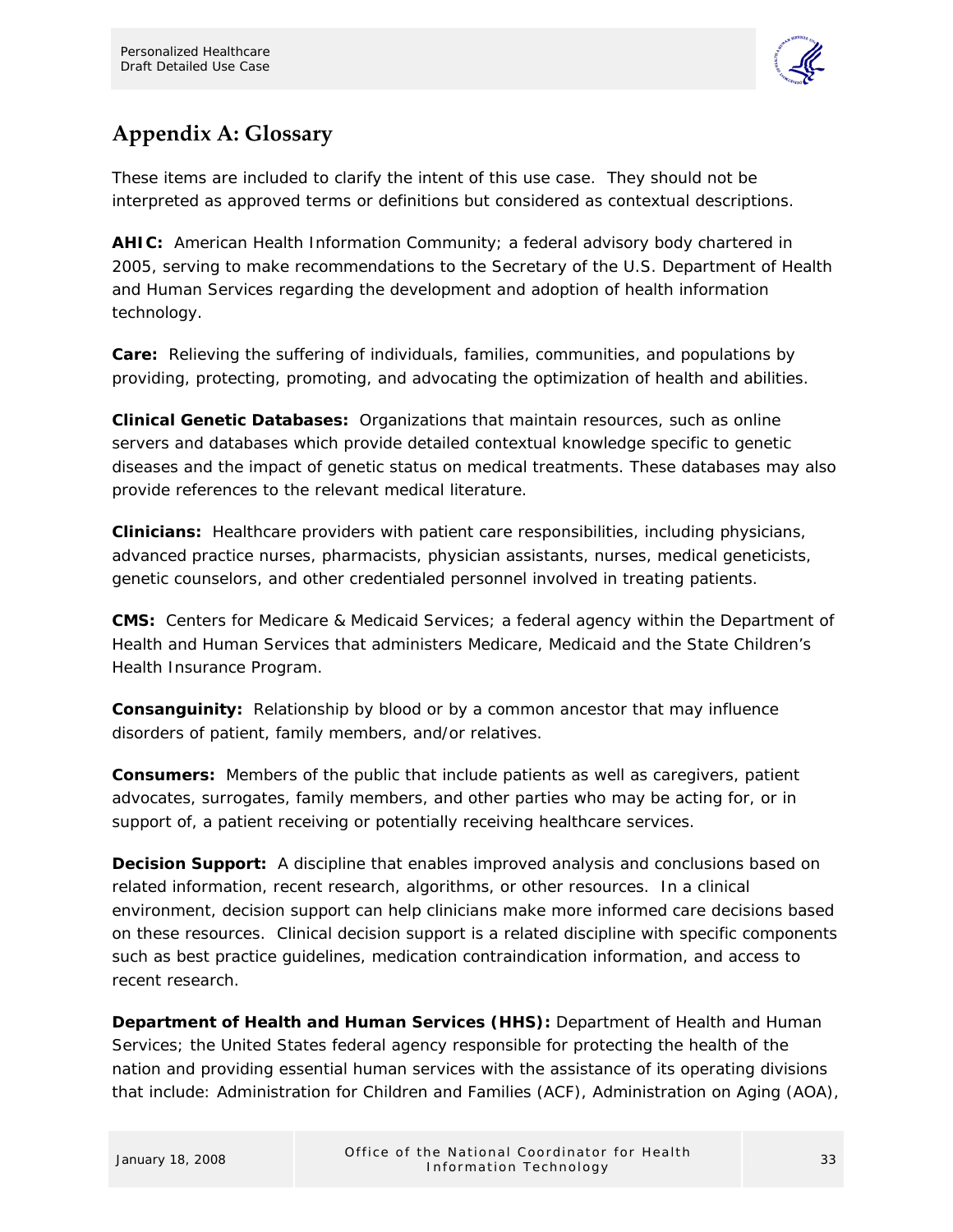

Agency for Healthcare Research and Quality (AHRQ), Agency for Toxic Substances and Disease Registry (ATSDR), Centers for Disease Control and Prevention (CDC), Centers for Medicare & Medicaid Services (CMS), Food and Drug Administration (FDA), Health Resources and Services Administration (HRSA), Indian Health Services (IHS), National Institutes of Health (NIH), Program Support Center (PSC), and Substance Abuse and Mental Health Services Administration (SAMHSA).

**Electronic Health Record (EHR):** The electronic health record is a longitudinal electronic record of patient health information generated in one or more encounters in any care delivery setting. This information may include patient demographics, progress notes, problems, medications, vital signs, past medical history, immunizations, laboratory information, and radiology reports.

**Electronic Health Record (EHR) Service Providers:** Organizations which assist in providing EHR capabilities to consumers. These capabilities may include providing services using information which is gathered/stored from a separate organization. Organizations that provide these capabilities may include: vendors, healthcare providers, health data banks, healthcare payors, etc.

**Family Health History:** Documentation of the healthcare problems suffered by blood relatives for the purposes of assessing an individual's risk for these disorders.

**Genetic Counselors:** Professionals engaged in the educational counseling process for individuals and families who have a genetic disease or who are at risk for such a disease.

**Genetic Specialists:** Medical geneticists, genetic counselors, and clinicians who participate in evaluation, diagnostic planning, and genetic/genomic test ordering and result interpretation activities.

**Genetic/Genomic Knowledge Repositories:** Organizations that maintain resources which provide raw genetic/genomic information. The information may include human genetic sequence data, structured nomenclature regarding specific genetic disease, or other similar data types.

**Genetic/Genomic Test:** A specific laboratory test intended to provide data regarding the genetic/genomic status of an individual. This test can be at the molecular, chromosomal or sequence level.

#### **Geographic Health Information Exchange/Regional Health Information**

**Organizations:** A multi-stakeholder entity, which may be a free-standing organization i.e. – hospitals, healthcare systems, partnership organizations, etc. that supports health information exchange which enable the movement of health-related data within state, local, territorial, or jurisdictional participant groups. Activities supporting health information exchanges may also be provided by entities which are separate from geographic health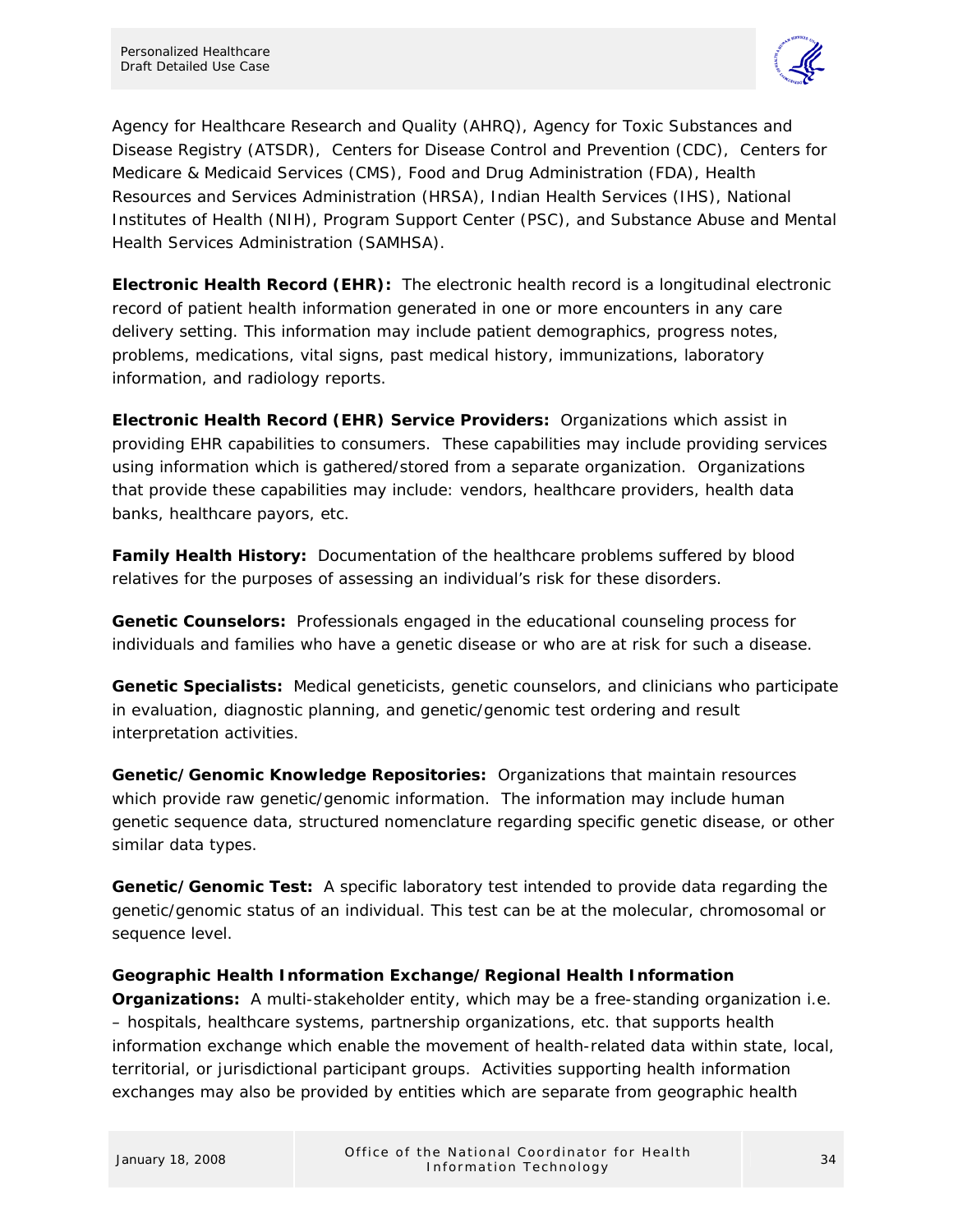

information exchanges/Regional Health Information Organizations and may include: integrated delivery networks, health data banks, etc.

**Health Information Exchange (HIE):** The functional capability to exchange health information between networks in order to exchange the health information of individuals or populations. These functional capabilities may be provided fully or partially by a variety of organizations including free-standing or geographic health information exchanges (e.g., RHIOs), integrated care delivery networks, provider organizations, health record banks, public health networks, specialty networks, and others supporting these capabilities.

**Health Information Management (HIM) Personnel:** Personnel who manage healthcare data and information resources, encompassing services in planning, collecting, aggregating, analyzing, and disseminating individual patient and aggregate clinical data.

**Health Researchers:** Organizations or individuals who use health information to conduct research.

**Healthcare Entities:** Organizations that are engaged in or support the delivery of healthcare. These organizations could include hospitals, ambulatory clinics, long-term care facilities, community-based healthcare organizations, employers/occupational health programs, school health programs, dental clinics, psychology clinics, care delivery organizations, pharmacies, home health agencies, hospice care providers, and other healthcare facilities.

**Healthcare Payors:** Insurers, including health plans, self-insured employer plans, and third party administrators, providing healthcare benefits to enrolled members and reimbursing provider organizations. As part of this role, they provide information on eligibility and coverage for individual consumers, as well as claims-based information on consumer health history. Case management or disease management may also be supported.

**HITSP:** The American National Standards Institute (ANSI) Healthcare Information Technology Standards Panel; a body created in 2005 in an effort to promote interoperability and harmonization of healthcare information technology through standards that would serve as a cooperative partnership between the public and private sectors.

**Laboratory Information System (LIS):** A laboratory information system is a class of **[software](http://en.wikipedia.org/wiki/Software)** which handles receiving, processing and storing information generated by **[medical laboratory](http://en.wikipedia.org/wiki/Medical_laboratory)** processes. These systems often must interface with **[instruments](http://en.wikipedia.org/wiki/Automated_analyser)** and other information systems such as **[hospital information systems](http://en.wikipedia.org/wiki/Hospital_information_system)**. An LIS is a highly configurable application which is customized to facilitate a wide variety of laboratory workflow models.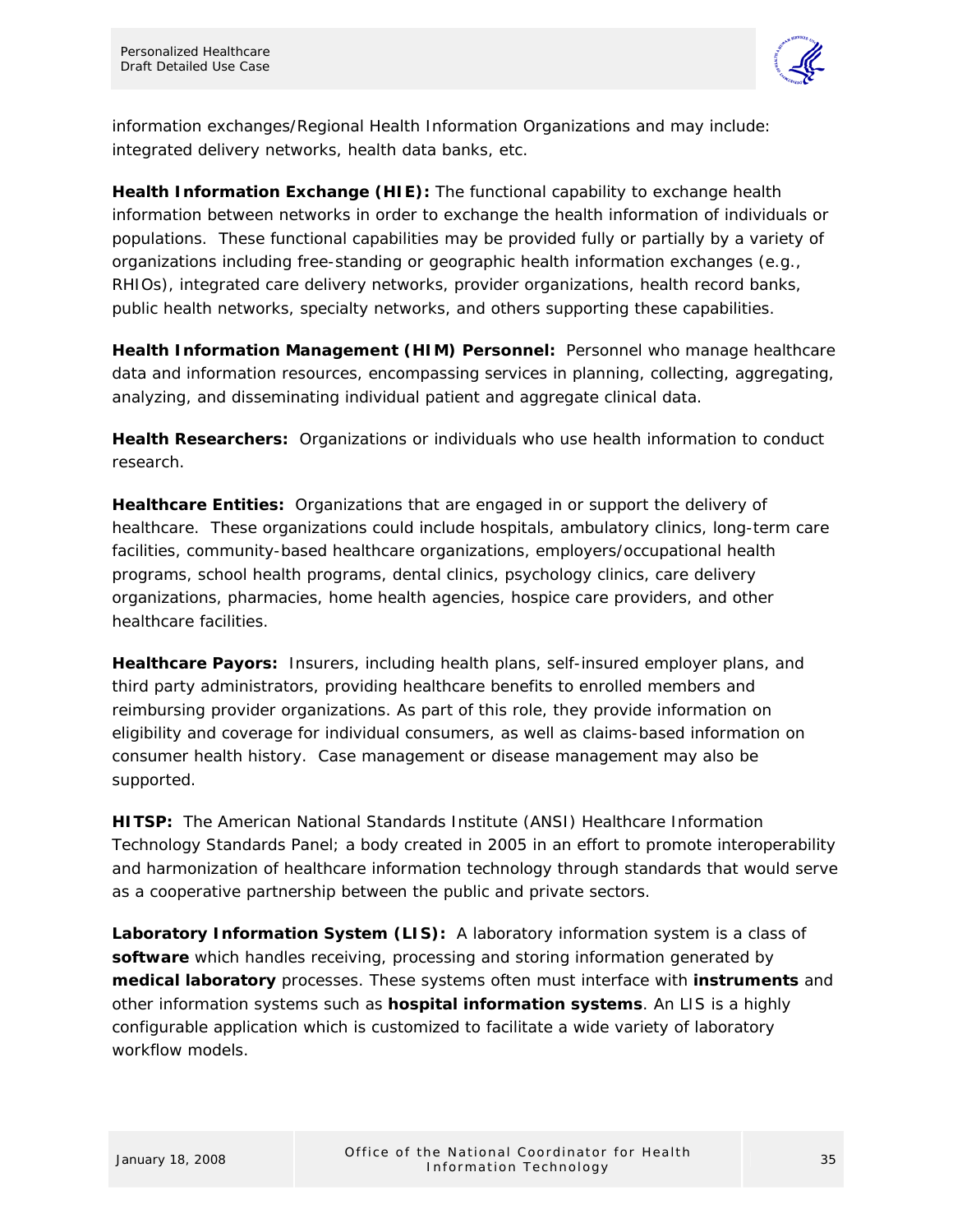

**Laboratory Organizations:** Advocacy/professional organizations or societies such as the College of American Pathologists (CAP) or the National Committee for Clinical Laboratory Standards (NCCLS) which are concerned with the appropriate use of laboratory technology and laboratory information in clinical medicine.

**Manufacturers/Distributors:** Entities which may be involved in the following activities: research, development, testing, production, storage, distribution, surveillance, and communication regarding medical/healthcare products at the community, regional, and national level, such as pharmaceutical manufacturers, drug wholesalers, medical device suppliers, etc.

**Medical Geneticist:** A physician, trained and board certified in the subspecialty of Medical Genetics.

**ONC:** Office of the National Coordinator for Health Information Technology; serves as the Secretary's principal advisor on the development, application, and use of health information technology in an effort to improve the quality, safety and efficiency of the nations health through the development of an interoperable harmonized health information infrastructure.

**Patients:** Members of the public who receive healthcare services.

**Pedigree:** A pedigree is a graphic, visual presentation of a family's health history and genetic relationships for the purpose of health risk assessment. It provides, at a glance, the distribution of a medical condition in a group of close relatives. If the condition clusters among relatives or follows a clear pattern of inheritance, then the risk for the condition can be assessed for the unaffected family members.

**Personal Health History:** The medical history of an individual.

**Personal Health Record (PHR):** A health record that can be created, reviewed, annotated, and maintained by the patient or the caregiver for a patient. The personal health record may include any aspect(s) of the health condition, medications, medical problems, allergies, vaccination history, visit history, or communications with healthcare providers.

**Personal Health Record (PHR) Service Providers:** Organizations which assist in providing PHR capabilities to consumers. Organizations that provide these capabilities may include: vendors, healthcare providers, health data banks, healthcare payors, etc.

**Pharmacogenetics:** The merger of pharmacology and genetics into a field that pertains to the hereditary responses to drugs.

**Point-to-Point Exchange:** A direct link or communication connection with defined endpoints.